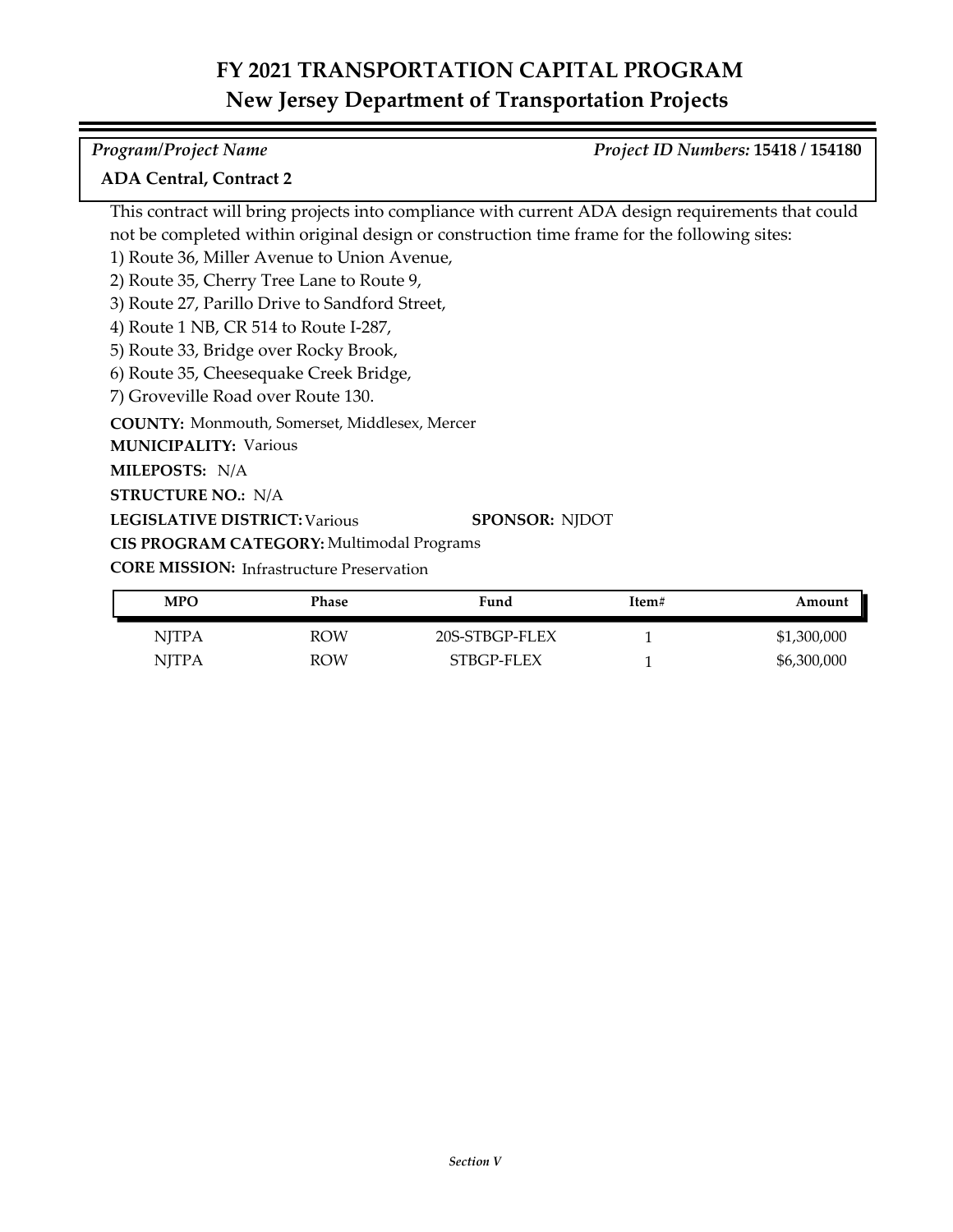| <b>Program/Project Name</b>                            |            |                                                                                                   |                | Project ID Numbers: 15419 / 154190 |
|--------------------------------------------------------|------------|---------------------------------------------------------------------------------------------------|----------------|------------------------------------|
| <b>ADA Central, Contract 3</b>                         |            |                                                                                                   |                |                                    |
|                                                        |            | This contract will bring projects into compliance with current ADA design requirements that could |                |                                    |
|                                                        |            | not be completed within original design or construction time frame for the following sites:       |                |                                    |
| 1) Route 28, Branch of Green Brook to Hamilton Avenue, |            |                                                                                                   |                |                                    |
| 2) Route 1, College Road to NJ 91 Connector Ramp,      |            |                                                                                                   |                |                                    |
| 3) Route 206, Bridge Point Road to Doctor's Way,       |            |                                                                                                   |                |                                    |
| 4) Route 31, Bridge over Shabbbecong Creek,            |            |                                                                                                   |                |                                    |
| 5) Route I-78, Ramp C over Beaver Brook.               |            |                                                                                                   |                |                                    |
| <b>COUNTY:</b> Somerset, Middlesex, Hunterdon, Warren  |            |                                                                                                   |                |                                    |
| <b>MUNICIPALITY: Various</b>                           |            |                                                                                                   |                |                                    |
| MILEPOSTS: N/A                                         |            |                                                                                                   |                |                                    |
| <b>STRUCTURE NO.: N/A</b>                              |            |                                                                                                   |                |                                    |
| <b>LEGISLATIVE DISTRICT: Various</b>                   |            | <b>SPONSOR: NIDOT</b>                                                                             |                |                                    |
| CIS PROGRAM CATEGORY: Multimodal Programs              |            |                                                                                                   |                |                                    |
| <b>CORE MISSION:</b> Infrastructure Preservation       |            |                                                                                                   |                |                                    |
| <b>MPO</b>                                             | Phase      | Fund                                                                                              | Item#          | Amount                             |
| <b>NJTPA</b>                                           | <b>ROW</b> | 20S-STBGP-FLEX                                                                                    | $\overline{2}$ | \$3,840,000                        |
| <b>Program/Project Name</b>                            |            |                                                                                                   |                | Project ID Numbers: 15412 / 154120 |

### **ADA North, Contract 2**

This contract will bring projects into compliance with current ADA design requirements that could not be completed within original design or construction time frame for the following sites:

- 1) Route 46, Section 7L and 8k,
- 2) Route 183, NJ TRANSIT Bridge,
- 3) Route 284, Route 23 to the New York State Line.

**COUNTY:** Sussex, Morris

**MUNICIPALITY: Various** 

**MILEPOSTS:** N/A

**STRUCTURE NO.:** N/A

**LEGISLATIVE DISTRICT:** 24, 25, 26 **SPONSOR:** NJDOT

**CIS PROGRAM CATEGORY:** Multimodal Programs

| MPO | Phase | ∀und           | Item# | Amount      |
|-----|-------|----------------|-------|-------------|
|     | `ON   | 20S-STBGP-FLEX |       | \$3,050,000 |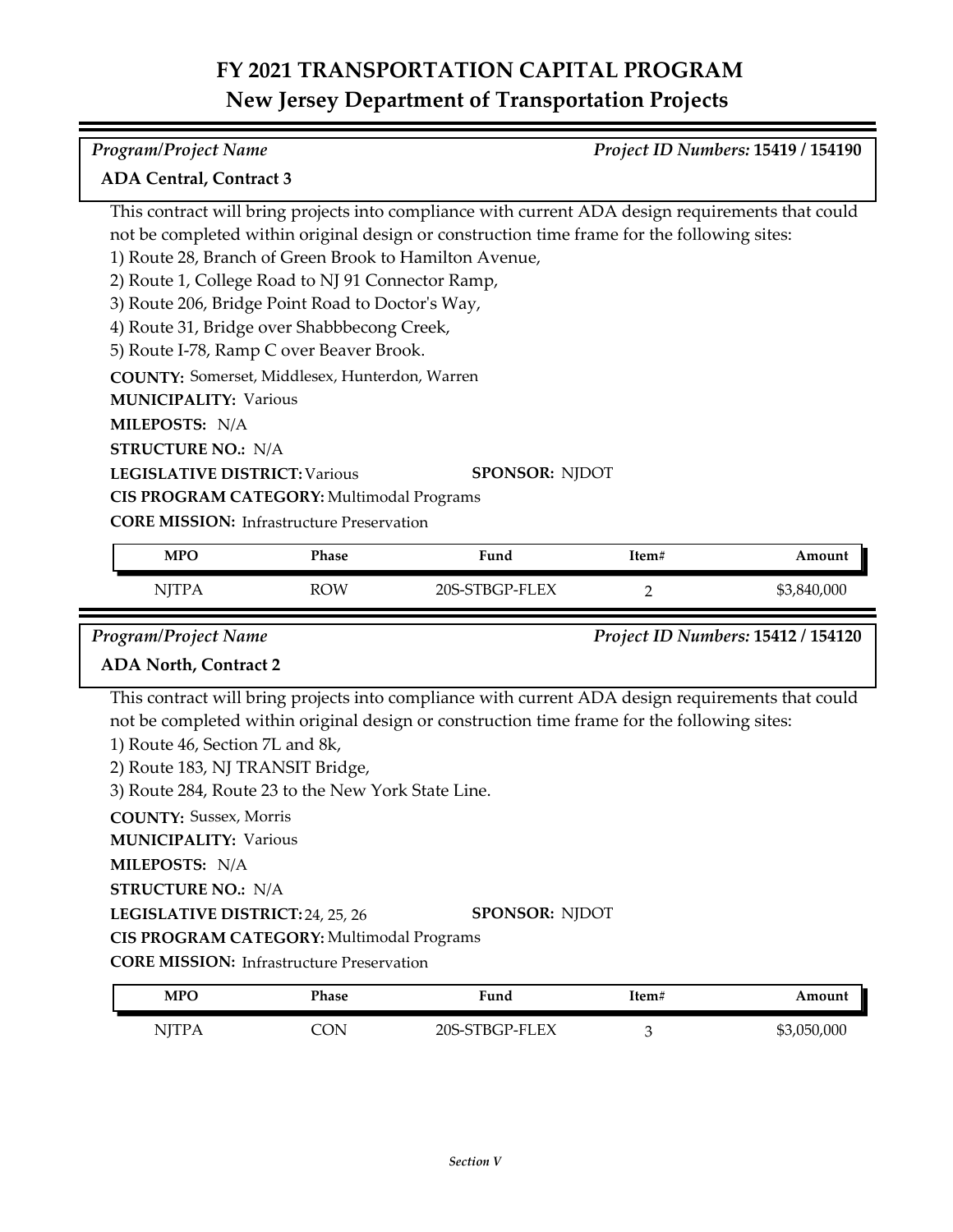*Program/Project Name Project ID Numbers:* **15414 / 154140**

| This contract will bring the project into compliance with current ADA design requirements that<br>could not be completed within original design or construction time frame for the following site:<br>1) Route 10, Harrison Avenue to West Northfield Avenue. |                                                    |                                                                                                   |       |                                     |  |  |
|---------------------------------------------------------------------------------------------------------------------------------------------------------------------------------------------------------------------------------------------------------------|----------------------------------------------------|---------------------------------------------------------------------------------------------------|-------|-------------------------------------|--|--|
| <b>COUNTY: Morris, Essex</b>                                                                                                                                                                                                                                  |                                                    |                                                                                                   |       |                                     |  |  |
| <b>MUNICIPALITY: Various</b>                                                                                                                                                                                                                                  |                                                    |                                                                                                   |       |                                     |  |  |
| <b>MILEPOSTS: 11.0-18.91</b>                                                                                                                                                                                                                                  |                                                    |                                                                                                   |       |                                     |  |  |
| <b>STRUCTURE NO.: N/A</b>                                                                                                                                                                                                                                     |                                                    |                                                                                                   |       |                                     |  |  |
| LEGISLATIVE DISTRICT: 27, 26                                                                                                                                                                                                                                  |                                                    | <b>SPONSOR: NJDOT</b>                                                                             |       |                                     |  |  |
|                                                                                                                                                                                                                                                               |                                                    |                                                                                                   |       |                                     |  |  |
| CIS PROGRAM CATEGORY: Multimodal Programs<br><b>CORE MISSION:</b> Infrastructure Preservation                                                                                                                                                                 |                                                    |                                                                                                   |       |                                     |  |  |
|                                                                                                                                                                                                                                                               |                                                    |                                                                                                   |       |                                     |  |  |
| <b>MPO</b>                                                                                                                                                                                                                                                    | Phase                                              | Fund                                                                                              | Item# | Amount                              |  |  |
|                                                                                                                                                                                                                                                               |                                                    |                                                                                                   |       |                                     |  |  |
| <b>NJTPA</b>                                                                                                                                                                                                                                                  | <b>CON</b>                                         | 20S-STBGP-FLEX                                                                                    | 4     | \$4,300,000                         |  |  |
| <b>Program/Project Name</b>                                                                                                                                                                                                                                   |                                                    |                                                                                                   |       | Project ID Numbers: 15420A / 168010 |  |  |
| ADA South, Contract 1 with ROW                                                                                                                                                                                                                                |                                                    |                                                                                                   |       |                                     |  |  |
|                                                                                                                                                                                                                                                               |                                                    | This contract will bring projects into compliance with current ADA design requirements that could |       |                                     |  |  |
|                                                                                                                                                                                                                                                               |                                                    | not be completed within original design or construction time frame for the following sites:       |       |                                     |  |  |
|                                                                                                                                                                                                                                                               | 1) Route 30 and Pomona Road (CR 575) Intersection, |                                                                                                   |       |                                     |  |  |
|                                                                                                                                                                                                                                                               |                                                    | 2) Route 52 Causeway Replacement and Somers Pt. Circle.                                           |       |                                     |  |  |
|                                                                                                                                                                                                                                                               |                                                    |                                                                                                   |       |                                     |  |  |
| <b>COUNTY: Atlantic, Burlington</b>                                                                                                                                                                                                                           |                                                    | MUNICIPALITY: Galloway Twp, Hammonton Town, Shamong Twp                                           |       |                                     |  |  |
| MILEPOSTS: N/A                                                                                                                                                                                                                                                |                                                    |                                                                                                   |       |                                     |  |  |
| <b>STRUCTURE NO.: N/A</b>                                                                                                                                                                                                                                     |                                                    |                                                                                                   |       |                                     |  |  |
| LEGISLATIVE DISTRICT: 9, 8                                                                                                                                                                                                                                    |                                                    | <b>SPONSOR: NJDOT</b>                                                                             |       |                                     |  |  |

**CORE MISSION: Infrastructure Preservation** 

**ADA North, Contract 4**

| MPO                                    | Phase | Fund       | Item# | Amount      |
|----------------------------------------|-------|------------|-------|-------------|
| STTPC<br>$\overline{\phantom{a}}$<br>◡ | ROW   | STBGP-FLEX | 42    | \$1,560,000 |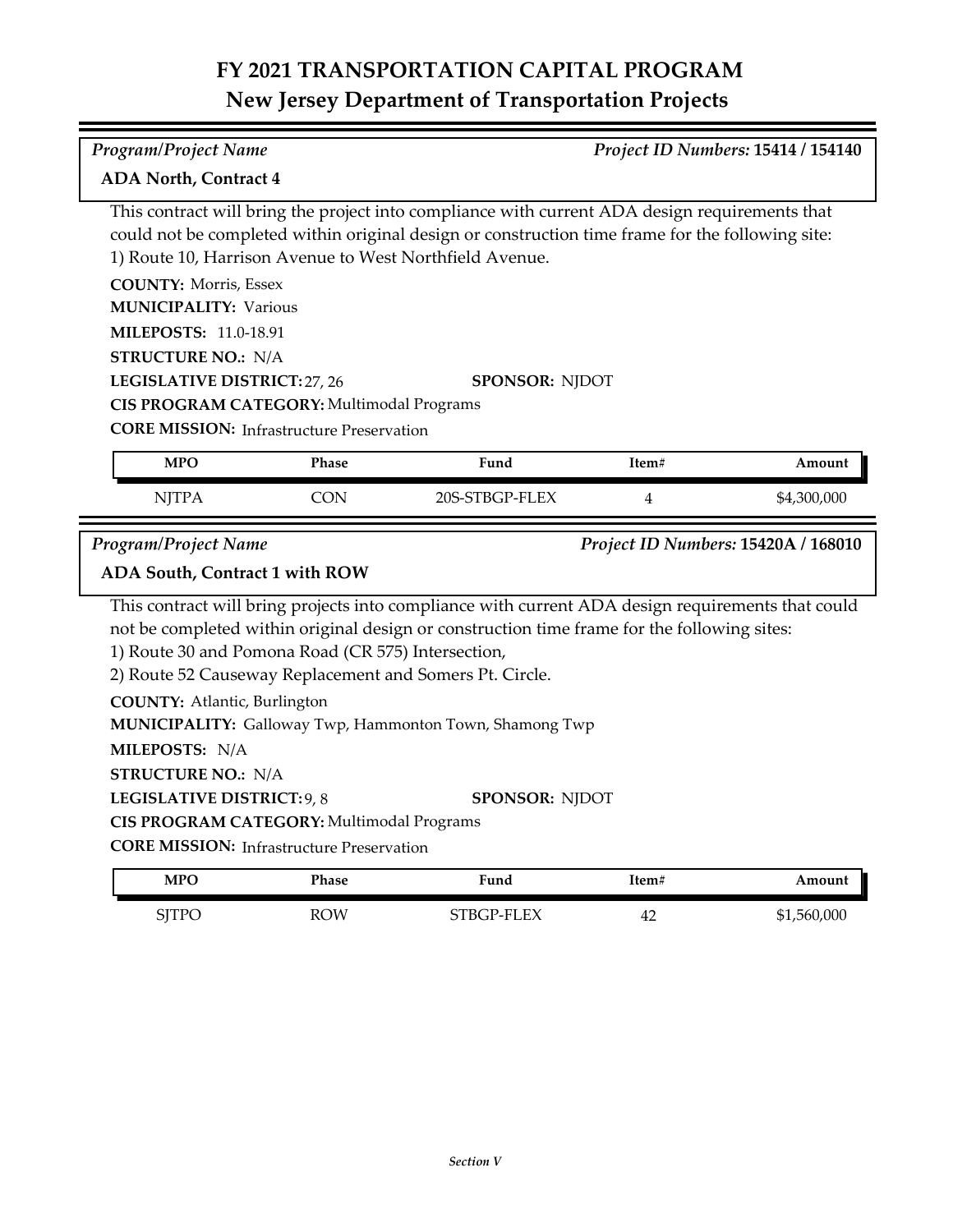| SPONSOR: NJDOT | This contract will bring projects into compliance with current ADA design requirements that could<br>not be completed within original design or construction time frame. Locations will include: Rt 30 |
|----------------|--------------------------------------------------------------------------------------------------------------------------------------------------------------------------------------------------------|
|                |                                                                                                                                                                                                        |
|                |                                                                                                                                                                                                        |
|                |                                                                                                                                                                                                        |
|                |                                                                                                                                                                                                        |
|                |                                                                                                                                                                                                        |
|                |                                                                                                                                                                                                        |
|                |                                                                                                                                                                                                        |
|                |                                                                                                                                                                                                        |
| Item#          | Amount                                                                                                                                                                                                 |
| 43             | \$5,700,000                                                                                                                                                                                            |
|                | Project ID Numbers: S1914 / 193490                                                                                                                                                                     |
|                |                                                                                                                                                                                                        |
|                | Mill and repave, upgrade ADA ramps, drainage upgrades and improvements, thermoplastic                                                                                                                  |

stripping, manhole reconstruction, gutters, sidewalks and curb repairs. Atlantic Avenue is a major four lane east-west roadway in Atlantic City and it is heavily used by both residents and tourists. The road is in deteriorating condition and is in need of repaving.

**COUNTY:** Atlantic **LEGISLATIVE DISTRICT:** 2 **MILEPOSTS:** 5.51-5.94 **STRUCTURE NO.:** N/A **MUNICIPALITY: Atlantic City CORE MISSION: Infrastructure Preservation SPONSOR:** Atlantic City **CIS PROGRAM CATEGORY:** Local System Support

| <b>MPO</b>                               | Phase | <b>Fund</b>     | Item# | Amount    |
|------------------------------------------|-------|-----------------|-------|-----------|
| $\mathsf{CTTD}\mathcal{C}$<br>ات<br>11 U | DES   | <b>STBGP-AC</b> | 44    | \$100,000 |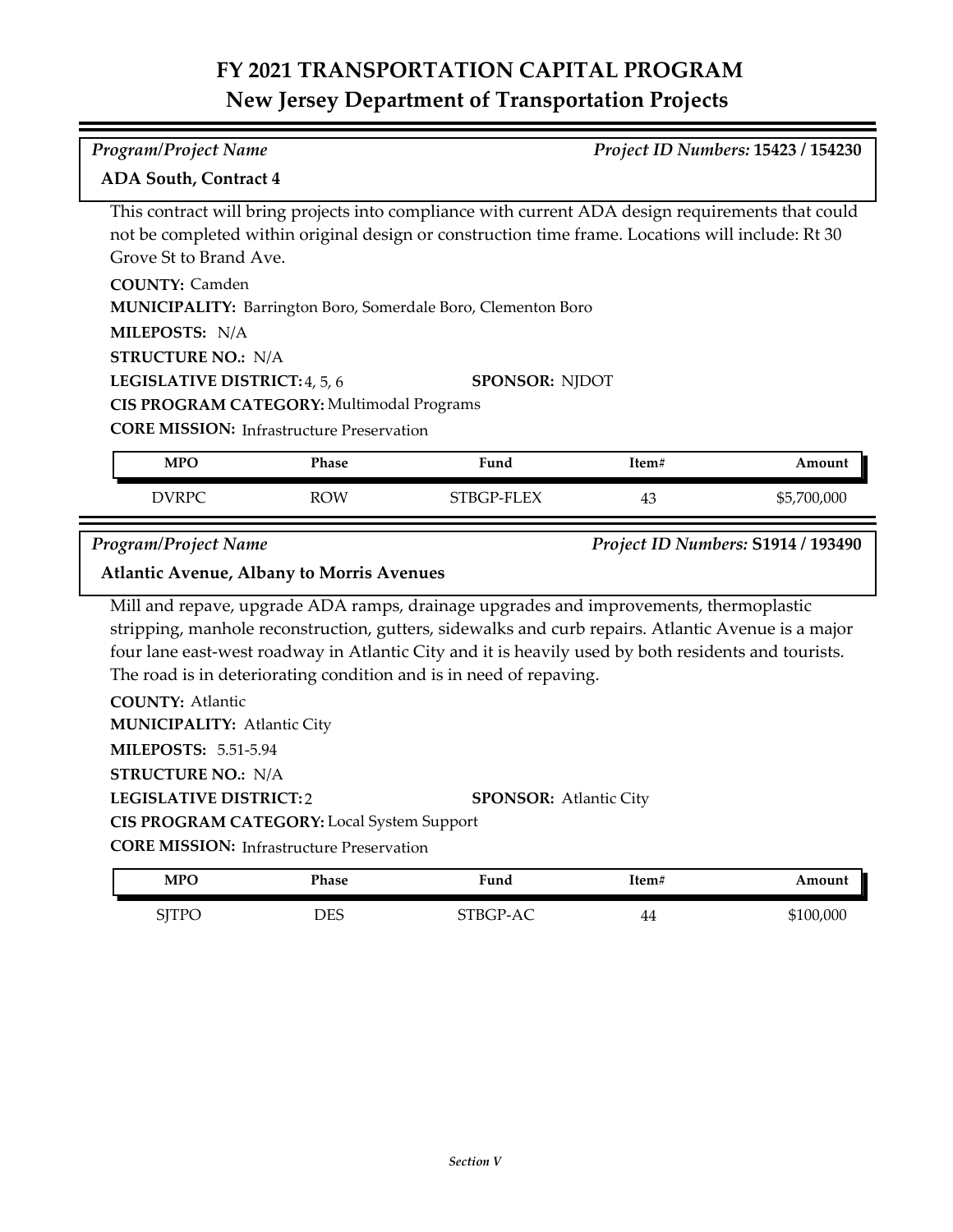#### *Program/Project Name Project ID Numbers:* **S1916 / 193510**

**Atlantic Avenue, Tennessee to Maine Avenues**

Mill and repave, upgrade ADA ramps, drainage upgrades and improvements, thermoplastic stripping, manhole reconstruction, gutters, sidewalks and curb repairs. Atlantic Avenue is a major four lane east-west roadway in Atlantic City and it is heavily used by both residents and tourists. The road is in deteriorating condition and is in need of repaving

**COUNTY:** Atlantic

**MUNICIPALITY: Atlantic City** 

**MILEPOSTS:** 7.15-8.15

**STRUCTURE NO.:** N/A

Ξ

**LEGISLATIVE DISTRICT:** 2

**SPONSOR:** Atlantic City

**CIS PROGRAM CATEGORY:** Local System Support

| <b>MPO</b>                                   | Phase                                            | Fund                  | Item# | Amount                             |
|----------------------------------------------|--------------------------------------------------|-----------------------|-------|------------------------------------|
| <b>SITPO</b>                                 | <b>CON</b>                                       | STBGP-AC              | 45    | \$864,270                          |
| Program/Project Name                         |                                                  |                       |       | Project ID Numbers: 18358 / 183580 |
| Broadway Avenue (CR 3), Bridge over Route 35 |                                                  |                       |       |                                    |
|                                              | Bridge Deck / Superstructure Replacement Program |                       |       |                                    |
| <b>COUNTY: Monmouth</b>                      |                                                  |                       |       |                                    |
| <b>MUNICIPALITY: Keyport Boro</b>            |                                                  |                       |       |                                    |
| MILEPOSTS: 13.21                             |                                                  |                       |       |                                    |
| <b>STRUCTURE NO.: 1313157</b>                |                                                  |                       |       |                                    |
| <b>LEGISLATIVE DISTRICT:13</b>               |                                                  | <b>SPONSOR: NJDOT</b> |       |                                    |
|                                              | <b>CIS PROGRAM CATEGORY: Bridge Assets</b>       |                       |       |                                    |
|                                              | <b>CORE MISSION:</b> Infrastructure Preservation |                       |       |                                    |
| <b>MPO</b>                                   | Phase                                            | Fund                  | Item# | Amount                             |
| <b>NJTPA</b>                                 | <b>CON</b>                                       | <b>STATE</b>          | 301   | \$6,964,000                        |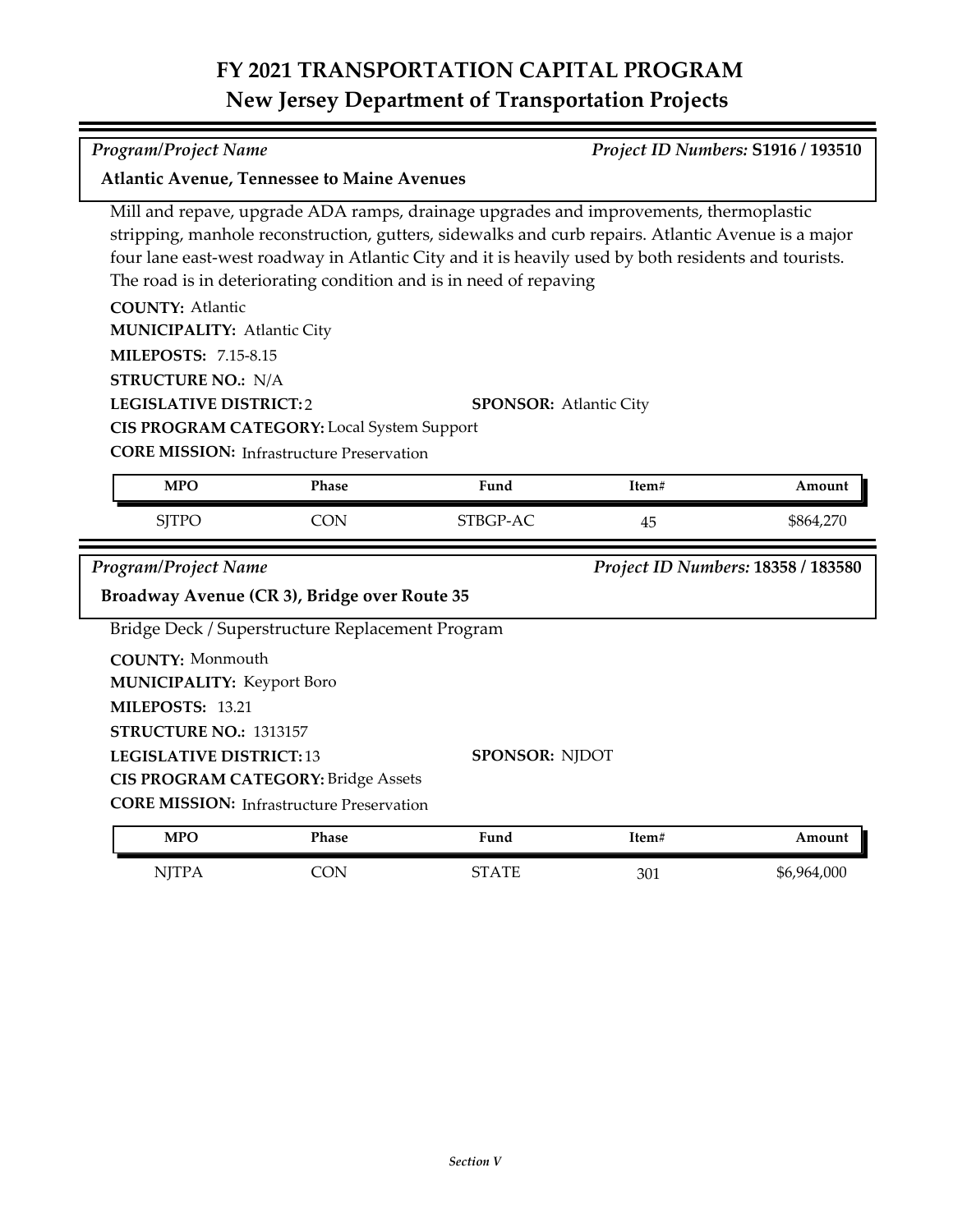*Program/Project Name Project ID Numbers:* **D0410 / 048038**

| This program will provide for the installation of improved safety items including reflective<br>pavement markings (including both striping and raised reflective markers), reflective object<br>markers, reflective roadway delineators, guide rail, and other treatments that improve the overall<br>safety and visibility of various roadways in the county.<br><b>COUNTY: Camden</b><br><b>MUNICIPALITY: Various</b><br>MILEPOSTS: N/A<br><b>STRUCTURE NO.: N/A</b><br><b>LEGISLATIVE DISTRICT: Various</b><br>CIS PROGRAM CATEGORY: Local System Support<br><b>CORE MISSION:</b> Mobility and Congestion Relief<br><b>MPO</b><br><b>DVRPC</b><br><b>Program/Project Name</b><br>Carteret, International Trade and Logistics Center Roadway Improvements<br>This project creates a ferry operation in the Borough of Carteret, New Jersey, that will service<br>Manhattan. The ferry terminal will serve as the foundation for the development of the town's first<br>waterfront transit village, a mixed-use community with condominiums, office and retail space, and<br>boardwalk shops.<br><b>COUNTY: Middlesex</b><br><b>MUNICIPALITY: Carteret Boro</b><br>MILEPOSTS: N/A<br><b>STRUCTURE NO.: N/A</b><br><b>LEGISLATIVE DISTRICT: 19</b> | Phase<br>EC | <b>SPONSOR: Camden County</b><br>Fund<br>STBGP-PHILA | Item#<br>54          | Amount<br>\$200,000<br>Project ID Numbers: 06344 / 063440 |  |
|----------------------------------------------------------------------------------------------------------------------------------------------------------------------------------------------------------------------------------------------------------------------------------------------------------------------------------------------------------------------------------------------------------------------------------------------------------------------------------------------------------------------------------------------------------------------------------------------------------------------------------------------------------------------------------------------------------------------------------------------------------------------------------------------------------------------------------------------------------------------------------------------------------------------------------------------------------------------------------------------------------------------------------------------------------------------------------------------------------------------------------------------------------------------------------------------------------------------------------------------------|-------------|------------------------------------------------------|----------------------|-----------------------------------------------------------|--|
|                                                                                                                                                                                                                                                                                                                                                                                                                                                                                                                                                                                                                                                                                                                                                                                                                                                                                                                                                                                                                                                                                                                                                                                                                                                    |             |                                                      |                      |                                                           |  |
|                                                                                                                                                                                                                                                                                                                                                                                                                                                                                                                                                                                                                                                                                                                                                                                                                                                                                                                                                                                                                                                                                                                                                                                                                                                    |             |                                                      |                      |                                                           |  |
|                                                                                                                                                                                                                                                                                                                                                                                                                                                                                                                                                                                                                                                                                                                                                                                                                                                                                                                                                                                                                                                                                                                                                                                                                                                    |             |                                                      |                      |                                                           |  |
|                                                                                                                                                                                                                                                                                                                                                                                                                                                                                                                                                                                                                                                                                                                                                                                                                                                                                                                                                                                                                                                                                                                                                                                                                                                    |             |                                                      |                      |                                                           |  |
|                                                                                                                                                                                                                                                                                                                                                                                                                                                                                                                                                                                                                                                                                                                                                                                                                                                                                                                                                                                                                                                                                                                                                                                                                                                    |             |                                                      |                      |                                                           |  |
|                                                                                                                                                                                                                                                                                                                                                                                                                                                                                                                                                                                                                                                                                                                                                                                                                                                                                                                                                                                                                                                                                                                                                                                                                                                    |             |                                                      |                      |                                                           |  |
|                                                                                                                                                                                                                                                                                                                                                                                                                                                                                                                                                                                                                                                                                                                                                                                                                                                                                                                                                                                                                                                                                                                                                                                                                                                    |             |                                                      |                      |                                                           |  |
|                                                                                                                                                                                                                                                                                                                                                                                                                                                                                                                                                                                                                                                                                                                                                                                                                                                                                                                                                                                                                                                                                                                                                                                                                                                    |             |                                                      |                      |                                                           |  |
|                                                                                                                                                                                                                                                                                                                                                                                                                                                                                                                                                                                                                                                                                                                                                                                                                                                                                                                                                                                                                                                                                                                                                                                                                                                    |             |                                                      |                      |                                                           |  |
|                                                                                                                                                                                                                                                                                                                                                                                                                                                                                                                                                                                                                                                                                                                                                                                                                                                                                                                                                                                                                                                                                                                                                                                                                                                    |             |                                                      |                      |                                                           |  |
|                                                                                                                                                                                                                                                                                                                                                                                                                                                                                                                                                                                                                                                                                                                                                                                                                                                                                                                                                                                                                                                                                                                                                                                                                                                    |             |                                                      |                      |                                                           |  |
|                                                                                                                                                                                                                                                                                                                                                                                                                                                                                                                                                                                                                                                                                                                                                                                                                                                                                                                                                                                                                                                                                                                                                                                                                                                    |             |                                                      |                      |                                                           |  |
|                                                                                                                                                                                                                                                                                                                                                                                                                                                                                                                                                                                                                                                                                                                                                                                                                                                                                                                                                                                                                                                                                                                                                                                                                                                    |             |                                                      |                      |                                                           |  |
|                                                                                                                                                                                                                                                                                                                                                                                                                                                                                                                                                                                                                                                                                                                                                                                                                                                                                                                                                                                                                                                                                                                                                                                                                                                    |             |                                                      |                      |                                                           |  |
|                                                                                                                                                                                                                                                                                                                                                                                                                                                                                                                                                                                                                                                                                                                                                                                                                                                                                                                                                                                                                                                                                                                                                                                                                                                    |             |                                                      |                      |                                                           |  |
|                                                                                                                                                                                                                                                                                                                                                                                                                                                                                                                                                                                                                                                                                                                                                                                                                                                                                                                                                                                                                                                                                                                                                                                                                                                    |             | <b>SPONSOR: Carteret Boro</b>                        |                      |                                                           |  |
| CIS PROGRAM CATEGORY: Local System Support                                                                                                                                                                                                                                                                                                                                                                                                                                                                                                                                                                                                                                                                                                                                                                                                                                                                                                                                                                                                                                                                                                                                                                                                         |             |                                                      |                      |                                                           |  |
| <b>CORE MISSION: Infrastructure Preservation</b>                                                                                                                                                                                                                                                                                                                                                                                                                                                                                                                                                                                                                                                                                                                                                                                                                                                                                                                                                                                                                                                                                                                                                                                                   |             |                                                      |                      |                                                           |  |
| <b>MPO</b>                                                                                                                                                                                                                                                                                                                                                                                                                                                                                                                                                                                                                                                                                                                                                                                                                                                                                                                                                                                                                                                                                                                                                                                                                                         |             | Fund                                                 | $\mathbf{Item}^{\#}$ | Amount                                                    |  |
| <b>NJTPA</b><br>CON                                                                                                                                                                                                                                                                                                                                                                                                                                                                                                                                                                                                                                                                                                                                                                                                                                                                                                                                                                                                                                                                                                                                                                                                                                | Phase       |                                                      |                      | \$5,037,000                                               |  |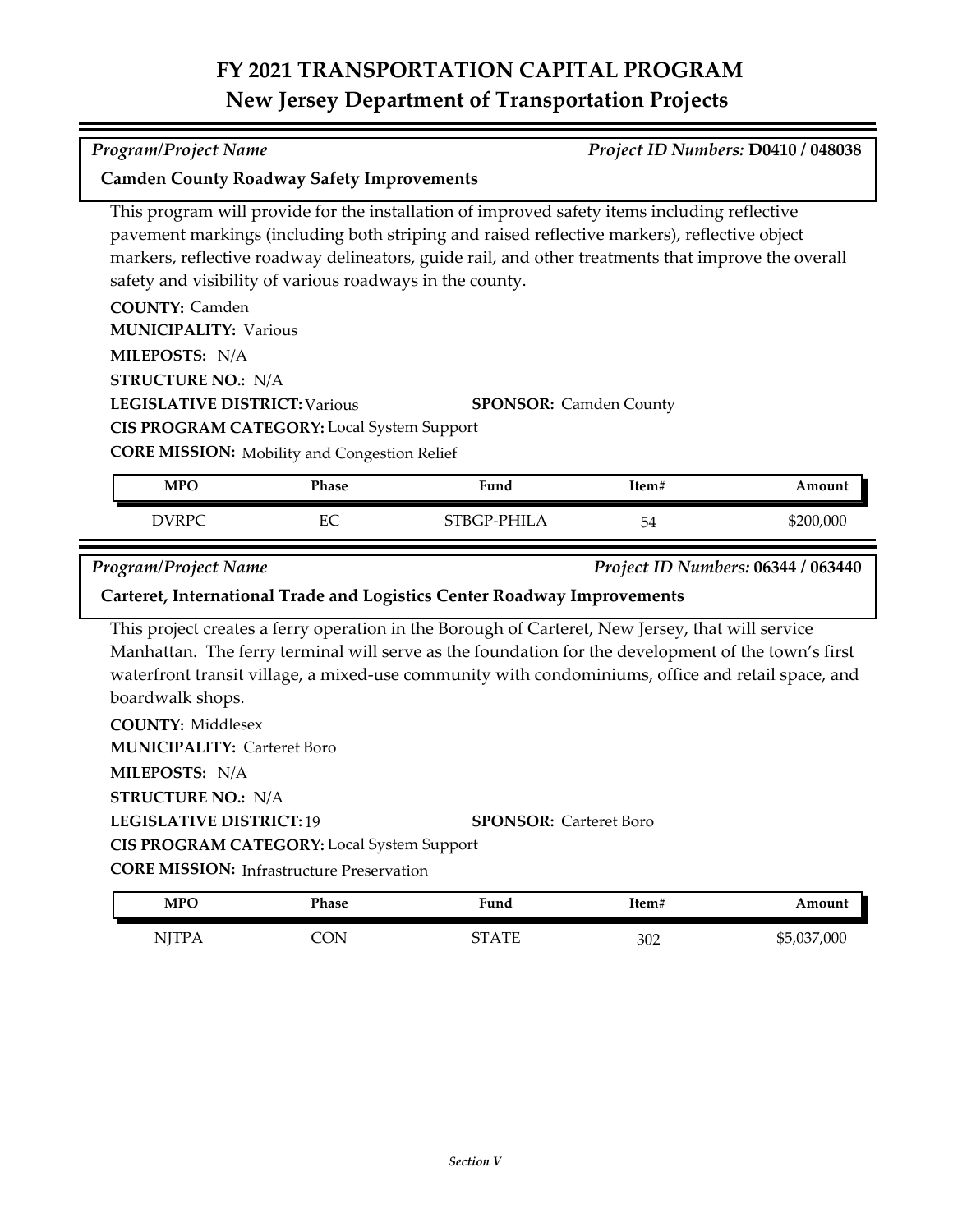Somerset County Bridge No. K0607, New Brunswick Road over Al's Brook in Franklin Township is

|                                                            |              | a structurally deficient structure with an overall condition of the structure is serious "due to the |                                 |        |
|------------------------------------------------------------|--------------|------------------------------------------------------------------------------------------------------|---------------------------------|--------|
|                                                            |              | deformation and bucking of the aluminum structure plate arch sections." The project has graduated    |                                 |        |
|                                                            |              | from the NJTPA's Local Concept Development phase with a preliminary preferred alternative of         |                                 |        |
| replacing the structure on-line, accelerated construction. |              |                                                                                                      |                                 |        |
| <b>COUNTY:</b> Somerset                                    |              |                                                                                                      |                                 |        |
| <b>MUNICIPALITY: Franklin Twp</b>                          |              |                                                                                                      |                                 |        |
| <b>MILEPOSTS: 3.50 - 3.60</b>                              |              |                                                                                                      |                                 |        |
| STRUCTURE NO.: 18K0607                                     |              |                                                                                                      |                                 |        |
| <b>LEGISLATIVE DISTRICT: 17</b>                            |              |                                                                                                      | <b>SPONSOR: Somerset County</b> |        |
| <b>CIS PROGRAM CATEGORY:</b> Local System Support          |              |                                                                                                      |                                 |        |
| <b>CORE MISSION:</b> Infrastructure Preservation           |              |                                                                                                      |                                 |        |
|                                                            |              |                                                                                                      |                                 | Amount |
| <b>MPO</b>                                                 | <b>Phase</b> | Fund                                                                                                 | Item#                           |        |

| STBGP-NY/NWK<br>NITP A<br>CON<br>医尿<br>◡◡ | $\mathbf{v}$ | 1 наэс | r unu | $\mathbf{R}$ | Allivuli    |
|-------------------------------------------|--------------|--------|-------|--------------|-------------|
|                                           |              |        |       |              | \$2,500,000 |

*Program/Project Name Project ID Numbers:* **N1605 / 153300**

**CR 508 (Central Avenue), Bridge over City Subway**

**County Bridge K0607, New Brunswick Road over Al's Brook**

Central Avenue bridge over the Newark City Subway was built in 1908 and is structurally deficient, functionally obsolete, fracture critical and has an overall sufficiency rating of 31 despite all the efforts by the county to save the structure. The city plans to replace the substructure in front of the existing abutment while eliminating 2 spans with a cantiliever abutlent. The replacement of the two southernmost trusses (Spans 2 and 3) in the north section of the bridge with one truss. The pier supporting the two trusses will be removed. The truss will span from the south abutment to the existing concrete pier supporting the nothernmost truses (Span 3 and 4) of the north section of the bridge; that pier will be removed and replaced with a pier that meets current standards.

#### **COUNTY:** Essex

**MILEPOSTS:** 10.40 **MUNICIPALITY: Newark City** 

#### **LEGISLATIVE DISTRICT:** 28, 29 **STRUCTURE NO.:** 0700N06

**SPONSOR:** City of Newark

**CIS PROGRAM CATEGORY:** Local System Support

**CORE MISSION:** Infrastructure Preservation

| MPO          | Phase | Fund         | Item# | Amount      |
|--------------|-------|--------------|-------|-------------|
| <b>ITTD.</b> | DES   | STBGP-NY/NWK | 56    | \$3,000,000 |

*Program/Project Name Project ID Numbers:* **N1407**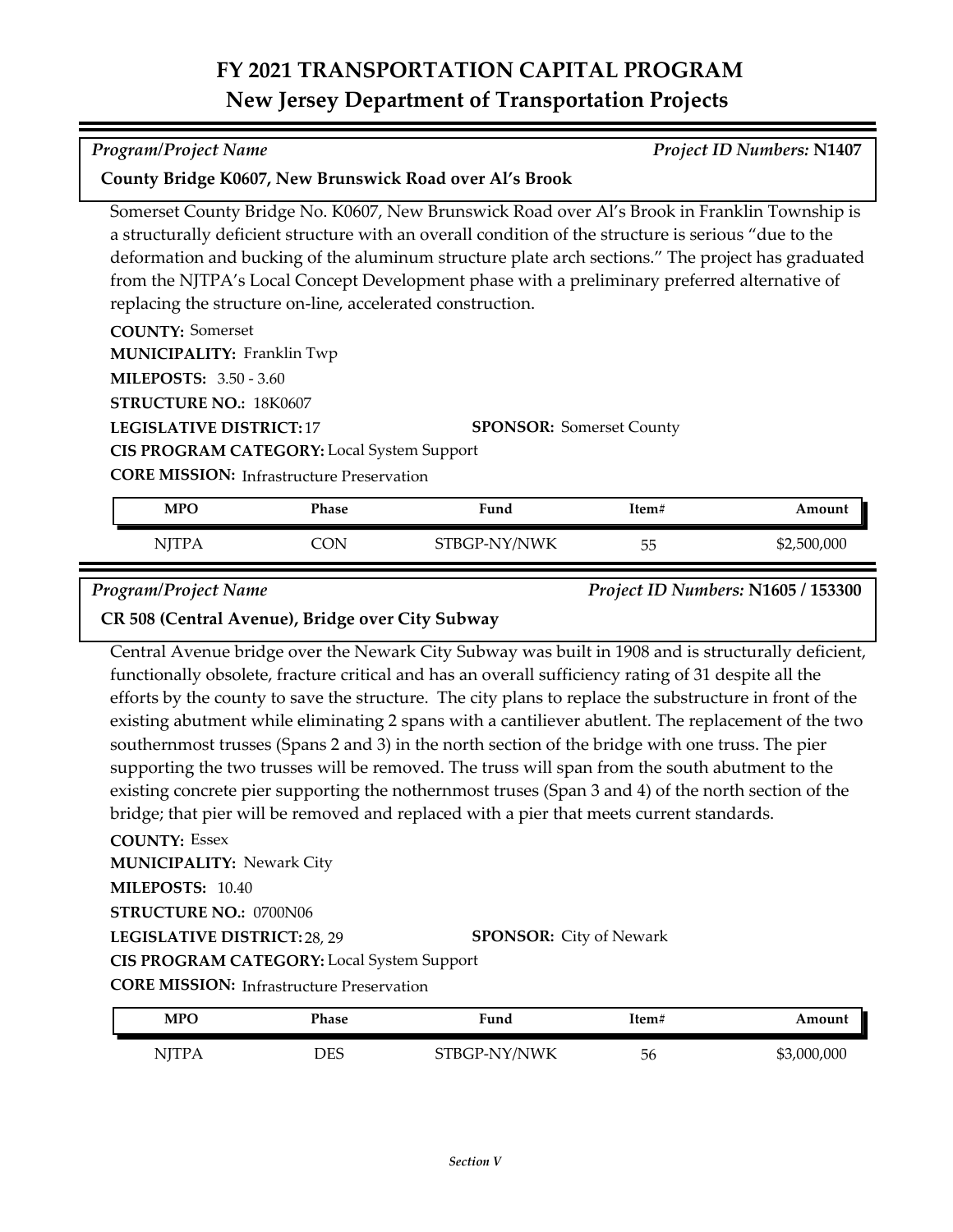Resurfacing of the HMA Surface Course and HMA Base Course'Repairs as neeaed. This roadway has: a highway classification of Urban Minor Arterial, approximately ADT range of 8,311 (2013yr.) to 11,880 (2012yr.) 50mph posted speed limit, a signalized intersection at or near beginning of project limit, driveways, striping, signage, pavement marking, curbing, sidewalk, drainage, guiderail, etc. Improvements will include pavement resurfacing, pavement structure upgrades as needed, and'any

| MUNICIPALITY: Egg Harbor Twp, Hamilton Twp |                                                   |                                                                                            |                                   |                                    |
|--------------------------------------------|---------------------------------------------------|--------------------------------------------------------------------------------------------|-----------------------------------|------------------------------------|
| <b>MILEPOSTS: 7.54 - 8.79</b>              |                                                   |                                                                                            |                                   |                                    |
| <b>STRUCTURE NO.: N/A</b>                  |                                                   |                                                                                            |                                   |                                    |
| <b>LEGISLATIVE DISTRICT:2</b>              |                                                   | <b>SPONSOR: Atlantic County</b>                                                            |                                   |                                    |
|                                            | <b>CIS PROGRAM CATEGORY:</b> Local System Support |                                                                                            |                                   |                                    |
|                                            | <b>CORE MISSION:</b> Infrastructure Preservation  |                                                                                            |                                   |                                    |
| <b>MPO</b>                                 | <b>Phase</b>                                      | Fund                                                                                       | Item#                             | Amount                             |
| <b>SJTPO</b>                               | <b>CON</b>                                        | STBGP-AC                                                                                   | 57                                | \$1,571,400                        |
|                                            |                                                   |                                                                                            |                                   |                                    |
| <b>Program/Project Name</b>                |                                                   |                                                                                            |                                   | Project ID Numbers: S1403 / 143880 |
|                                            | <b>Cumberland County Federal Road Program</b>     |                                                                                            |                                   |                                    |
|                                            |                                                   | Mill & Overlay of various roadways throughout the county within the existing right-of-way. |                                   |                                    |
| <b>COUNTY: Cumberland</b>                  |                                                   |                                                                                            |                                   |                                    |
| <b>MUNICIPALITY: Various</b>               |                                                   |                                                                                            |                                   |                                    |
| MILEPOSTS: N/A                             |                                                   |                                                                                            |                                   |                                    |
| <b>STRUCTURE NO.: N/A</b>                  |                                                   |                                                                                            |                                   |                                    |
| <b>LEGISLATIVE DISTRICT: Various</b>       |                                                   |                                                                                            | <b>SPONSOR:</b> Cumberland County |                                    |

**CORE MISSION:** Infrastructure Preservation

**COUNTY:** Atlantic

| <b>MPO</b>   | Phase | Fund          | ltem# | Amount      |
|--------------|-------|---------------|-------|-------------|
| <b>SITPC</b> | 'ON   | STBGP-B5K200K | 59    | \$2,100,000 |

*Program/Project Name Project ID Numbers:* **S1706 / 173660**

other incidental work to ,improve safety and longevity of the roadway.

**CR 559 Alternate (Ocean Heights Avenue), Harbor Ave to Salma Terrace**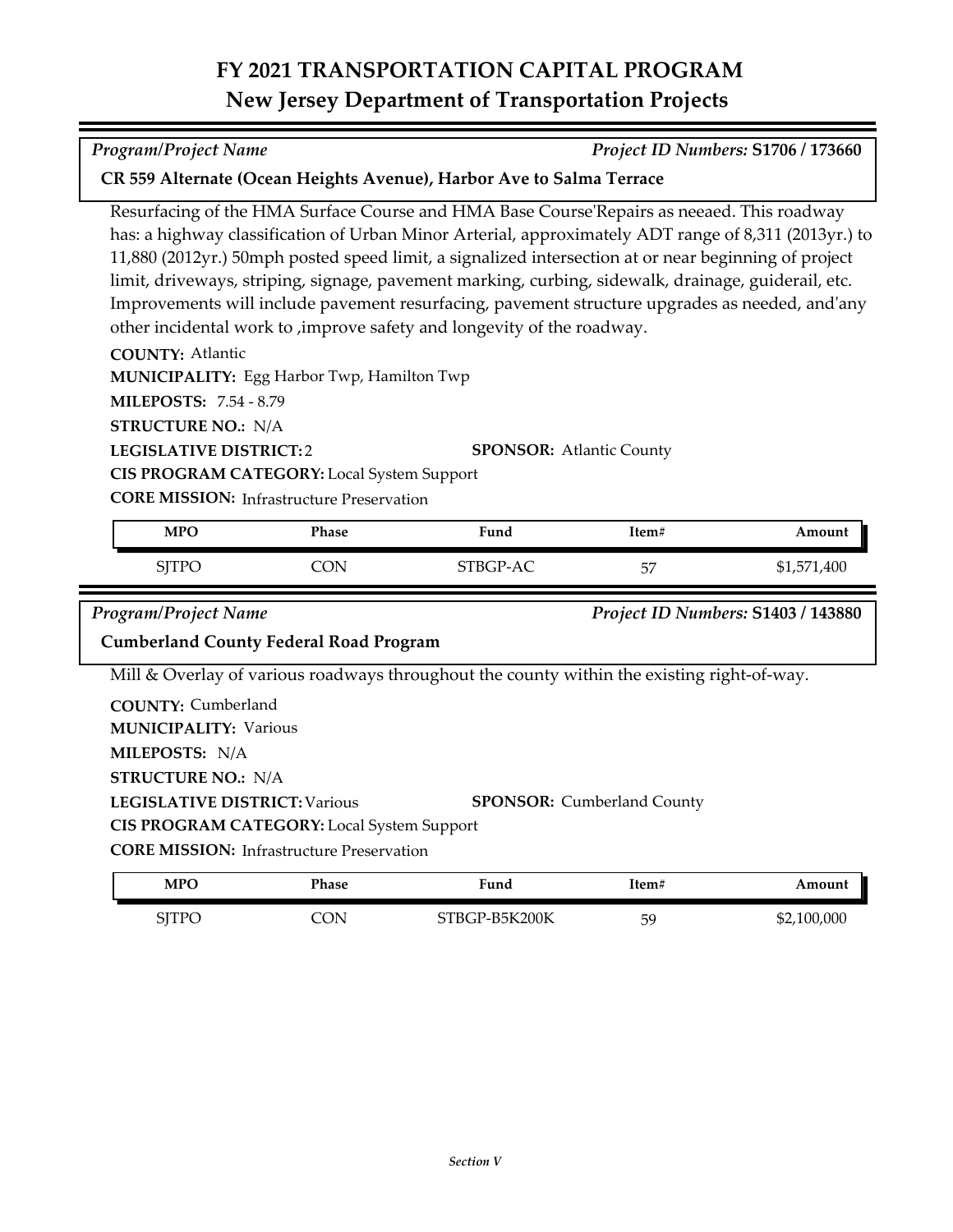| <b>Program/Project Name</b>                              |            |                                                                                                       |       | Project ID Numbers: 15323 / 153230 |
|----------------------------------------------------------|------------|-------------------------------------------------------------------------------------------------------|-------|------------------------------------|
| F.R.E.C. Access Road, Bridge over Toms River             |            |                                                                                                       |       |                                    |
|                                                          |            | Initiated from the Bridge Management System, this project will replace the structurally deficient and |       |                                    |
| functionally obsolete bridge, built in 1950.             |            |                                                                                                       |       |                                    |
| <b>COUNTY: Ocean</b>                                     |            |                                                                                                       |       |                                    |
| <b>MUNICIPALITY: Jackson Twp</b>                         |            |                                                                                                       |       |                                    |
| MILEPOSTS: 0.30                                          |            |                                                                                                       |       |                                    |
| STRUCTURE NO.: 3489001                                   |            |                                                                                                       |       |                                    |
| <b>LEGISLATIVE DISTRICT:12</b>                           |            | <b>SPONSOR: NJDOT</b>                                                                                 |       |                                    |
| <b>CIS PROGRAM CATEGORY: Bridge Assets</b>               |            |                                                                                                       |       |                                    |
| <b>CORE MISSION:</b> Infrastructure Preservation         |            |                                                                                                       |       |                                    |
| <b>MPO</b>                                               | Phase      | Fund                                                                                                  | Item# | Amount                             |
| <b>NJTPA</b>                                             | <b>CON</b> | 20S-STBGP-OS-B                                                                                        | 5     | \$3,500,000                        |
|                                                          |            |                                                                                                       |       |                                    |
|                                                          |            |                                                                                                       |       |                                    |
| <b>Program/Project Name</b>                              |            |                                                                                                       |       |                                    |
| <b>Gloucester County Roadway Safety Improvements</b>     |            |                                                                                                       |       |                                    |
|                                                          |            | This program will provide for the installation of improved safety items including reflective          |       |                                    |
|                                                          |            | pavement markings (including both striping and raised reflective markers), reflective object          |       |                                    |
|                                                          |            | markers, reflective roadway delineators, guide rail, and other treatments that improve the overall    |       |                                    |
| safety and visibility of various roadways in the county. |            |                                                                                                       |       |                                    |
| <b>COUNTY: Gloucester</b>                                |            |                                                                                                       |       |                                    |
| <b>MUNICIPALITY: Various</b>                             |            |                                                                                                       |       |                                    |
| MILEPOSTS: N/A                                           |            |                                                                                                       |       |                                    |
| <b>STRUCTURE NO.: N/A</b>                                |            |                                                                                                       |       |                                    |
| <b>LEGISLATIVE DISTRICT: Various</b>                     |            | <b>SPONSOR: Gloucester County</b>                                                                     |       |                                    |
| CIS PROGRAM CATEGORY: Local System Support               |            |                                                                                                       |       | Project ID Numbers: D0401 / 048000 |
| <b>CORE MISSION: Safety</b>                              |            |                                                                                                       |       |                                    |
| <b>MPO</b>                                               | Phase      | Fund                                                                                                  | Item# | Amount                             |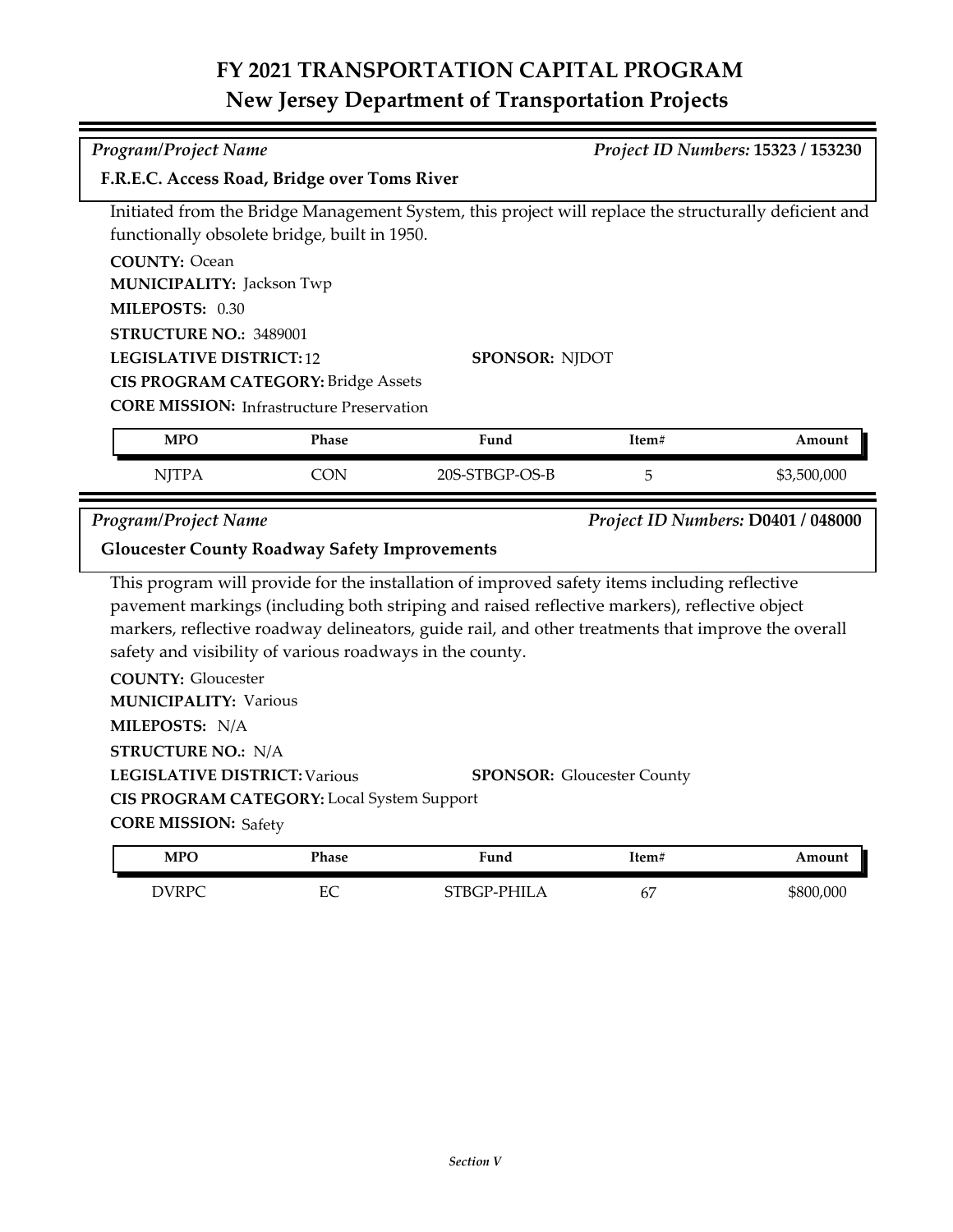#### *Program/Project Name Project ID Numbers:* **14416 / 144160**

#### **Hamilton Road, Bridge over Conrail RR**

Initiated by the Bridge Management System, this project will replace the orphan bridge, built in 1918. Pavement work will be included to mill and resurface the immediate approaches, and to tie in with the new bridge's approach slabs. Minor widening will be required to transition from the existing roadway cross-section to the new bridge's cross-section. The existing height will be increased, in order to clear the CSXT railroad right-of-way, and will meet NJDOT minimum vertical under clearance. A sidewalk will be provided on the North side of the bridge.

**COUNTY:** Somerset

**MUNICIPALITY: Hillsborough Twp** 

**MILEPOSTS:** 0.97 **STRUCTURE NO.:** 1850166

**LEGISLATIVE DISTRICT:** 16 **CIS PROGRAM CATEGORY:** Bridge Assets **SPONSOR:** NJDOT

| MPC          | Phase | Fund          | Item# | Amount      |
|--------------|-------|---------------|-------|-------------|
| <b>NJTPA</b> | DES   | STBGP-OS-BRDG | 69    | \$2,100,000 |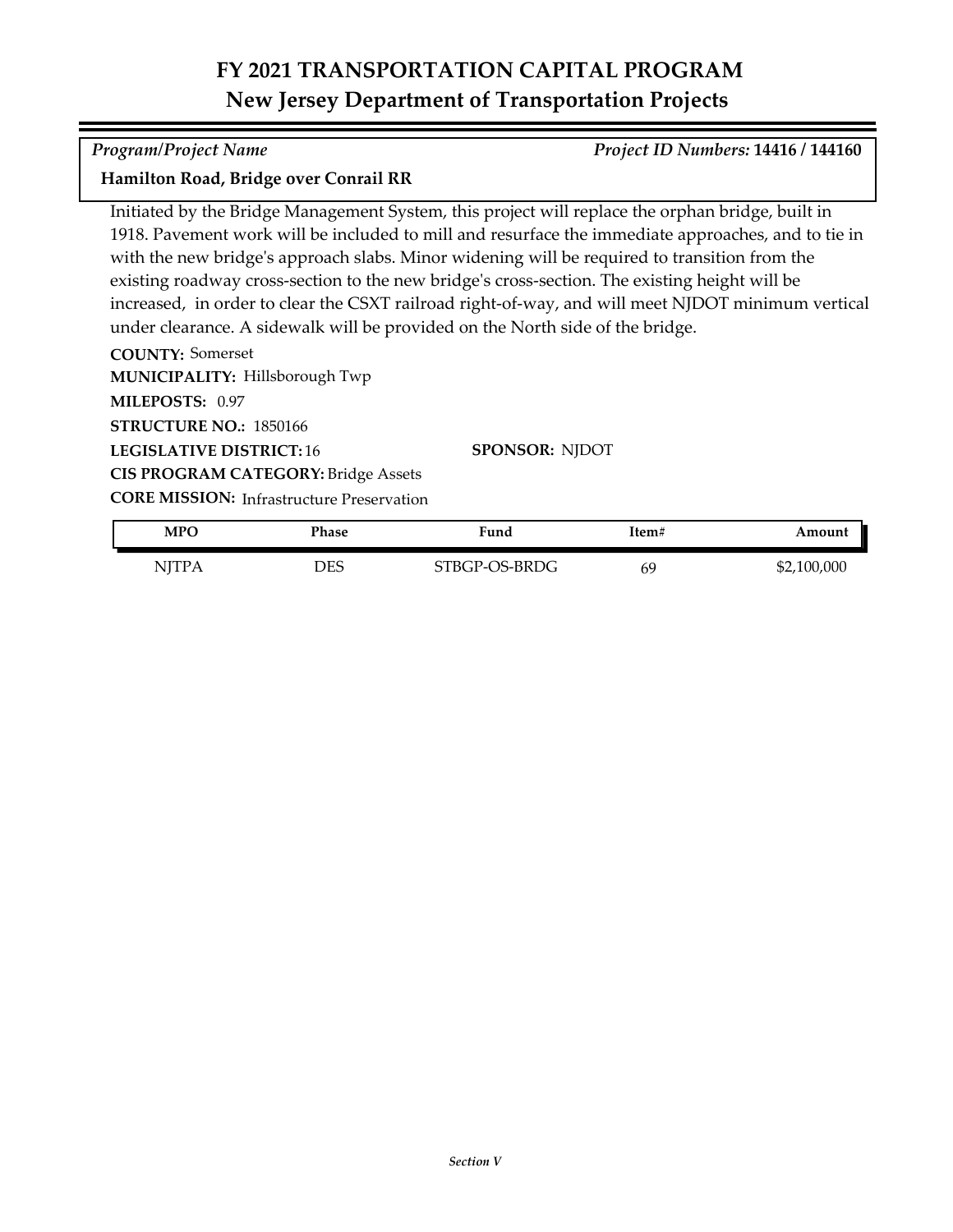*Program/Project Name Project ID Numbers:* **D1709 / 174000**

### **Kaighn Avenue (CR 607), Bridge over Cooper River (Roadway and Bridge Improvements)**

The project will make roadway improvements to Kaighn Ave. (CR 607) from Euclid St. to North Park Dr. (CR 628) and include complete bridge replacement of the Kaighn Ave. Bridge. These improvements will decrease travel time, alleviate flooding, reduce annual maintenance costs and provide for a multi-modal connection to The Circuit, Greater Philadelphia's Regional Trail Network.

Kaighn Avenue is a heavily traveled regionally significant corridor that transects the Parkside Neighborhood of Camden City and is prone to tidal flooding and plagued by road closings during regular rainfall and high tide events. Flooding is the result of a 40 year old hurricane event that breached a nearby earthen dam and subsequently allows the Cooper River to inundate a low lying area of Farnham Park which is directly adjacent to a 1/3 mile stretch of Kaighn Avenue. Road closing events due to flooding number between 15 – 18 times annually. In addition, the vertical alignment of Kaighn Avenue, as a result of topography, plays a role in the continued flooding. Over time high tides and regular rain fall have led to total washout, undermining the road structure and severe ice wedging. Non-motorized transportation challenges include the sidewalk and multiuse trail being in severe disrepair or continually washed out. This trail provides access to Farnham Park and The Circuit connecting users to Philadelphia and the regions trail.

**COUNTY:** Camden **LEGISLATIVE DISTRICT:** 5 **MILEPOSTS:** 0.12 - 0.5 **STRUCTURE NO.:** 043B006 **MUNICIPALITY: Camden City CORE MISSION:** Infrastructure Preservation **SPONSOR:** Camden County **CIS PROGRAM CATEGORY:** Local System Support

| MPO   | Phase | Fund       | Item# | Amount      |
|-------|-------|------------|-------|-------------|
| DVRPC | `ON   | TBGP-PHILA | 75    | \$8,051,000 |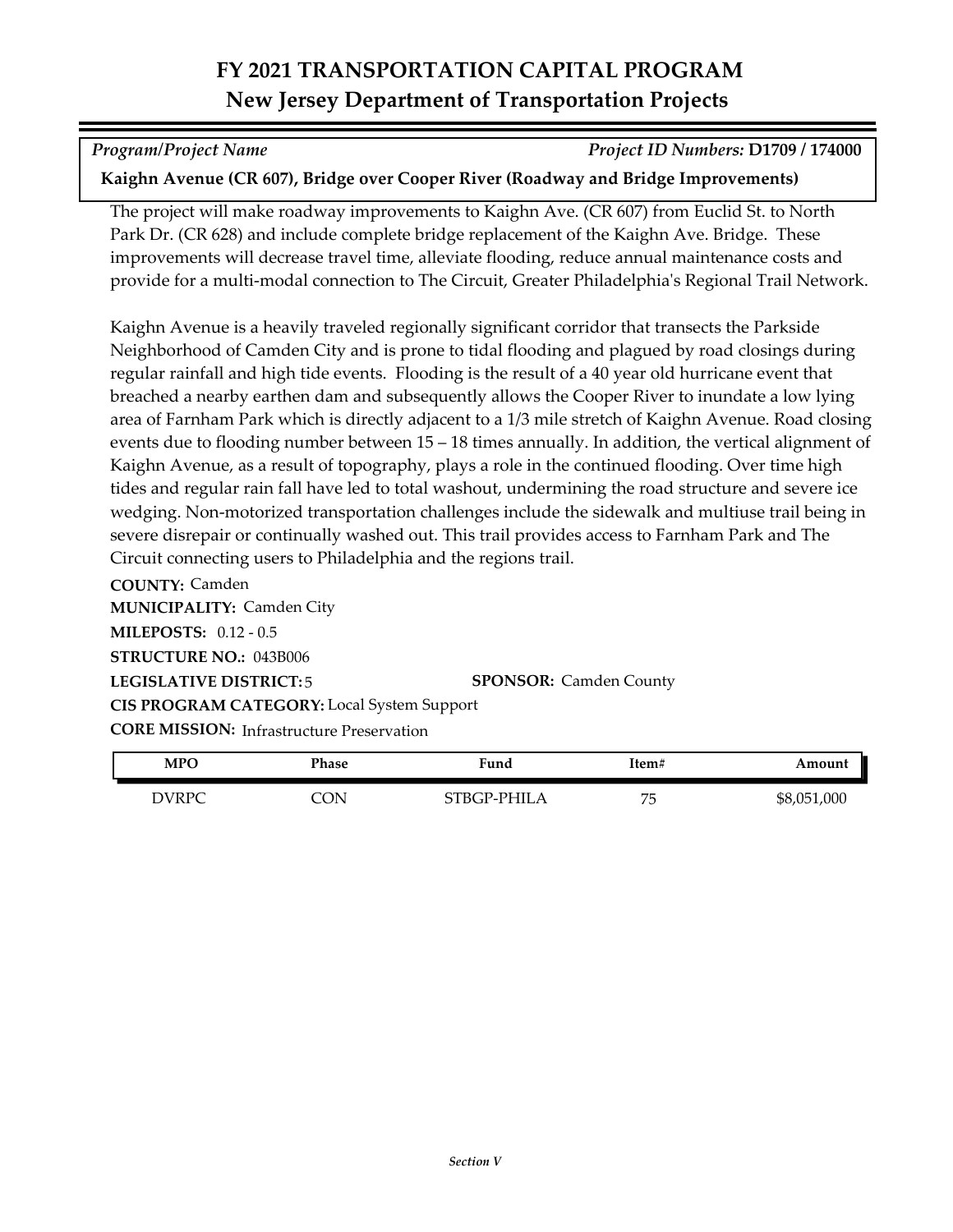*Program/Project Name Project ID Numbers:* **17339 / 173390**

### **Kapkowski Road - North Avenue East Improvement Project**

This project involves the traffic signal and roadway improvements to five existing antiquated signalized intersections to current MUTCD standards in the City of Elizabeth. The intersections include the following locations: North Avenue East / Dowd Avenue / Division Street; Intersection; Veterans Memorial Drive / Trumbull Street / Third Street Intersection; Division Street / Trumbull Street Intersection, and Underpass Road Lowering; Trumbull Street / Dowd Avenue Intersection; and North Avenue East / Kapkowski Road Intersection. This project is to improve visibility of motorists, reposition traffic and pedestrian signals to more appropriate locations by installing new traffic signal poles and mast arms, installing video detection and CCTV on the mast arms, upgrade pedestrian signals to count down type push button activation, upgrade the signals to Light Emitting Diodes (LED), replace the existing traffic signal controllers and cabinets, install public sidewalk curb ramps with detectable warning surfaces where possible, add mast-arm mounted LED street name signs, replace the existing regulatory signs with signs conforming to the MUTCD Manual, improve drainage, curbing, sidewalks, roadway subbase, repaving, and restripe the crosswalks, stop bars and roadway center lines. The project also includes the lowering of the roadway under the Central Railroad bridge at the Division Street / Trumbull Street intersection to allow for a 14'-6" clearance. The current clearance is 12'-6". The improved clearance will eliminate a bottleneck and allow trucks to safely navigate this important area and avoid detours into residential neighborhoods. The underpass has a history of being struck by trucks.

The following federal appropriations were allocated to this project: DEMO ID# NJ272, DEMO ID# NJ200, DEMO ID# NJ258.

**COUNTY:** Union **LEGISLATIVE DISTRICT:** 20 **MILEPOSTS:** N/A **STRUCTURE NO.:** N/A **MUNICIPALITY: Elizabeth City CORE MISSION: Infrastructure Preservation SPONSOR:** NJDOT **CIS PROGRAM CATEGORY:** Local System Support

| <b>MPO</b>    | Phase | Fund | Item#             | Amount      |
|---------------|-------|------|-------------------|-------------|
| 11 <i>1</i> 1 | DES   | demc | $\mathbf{r}$<br>Ö | \$1,200,000 |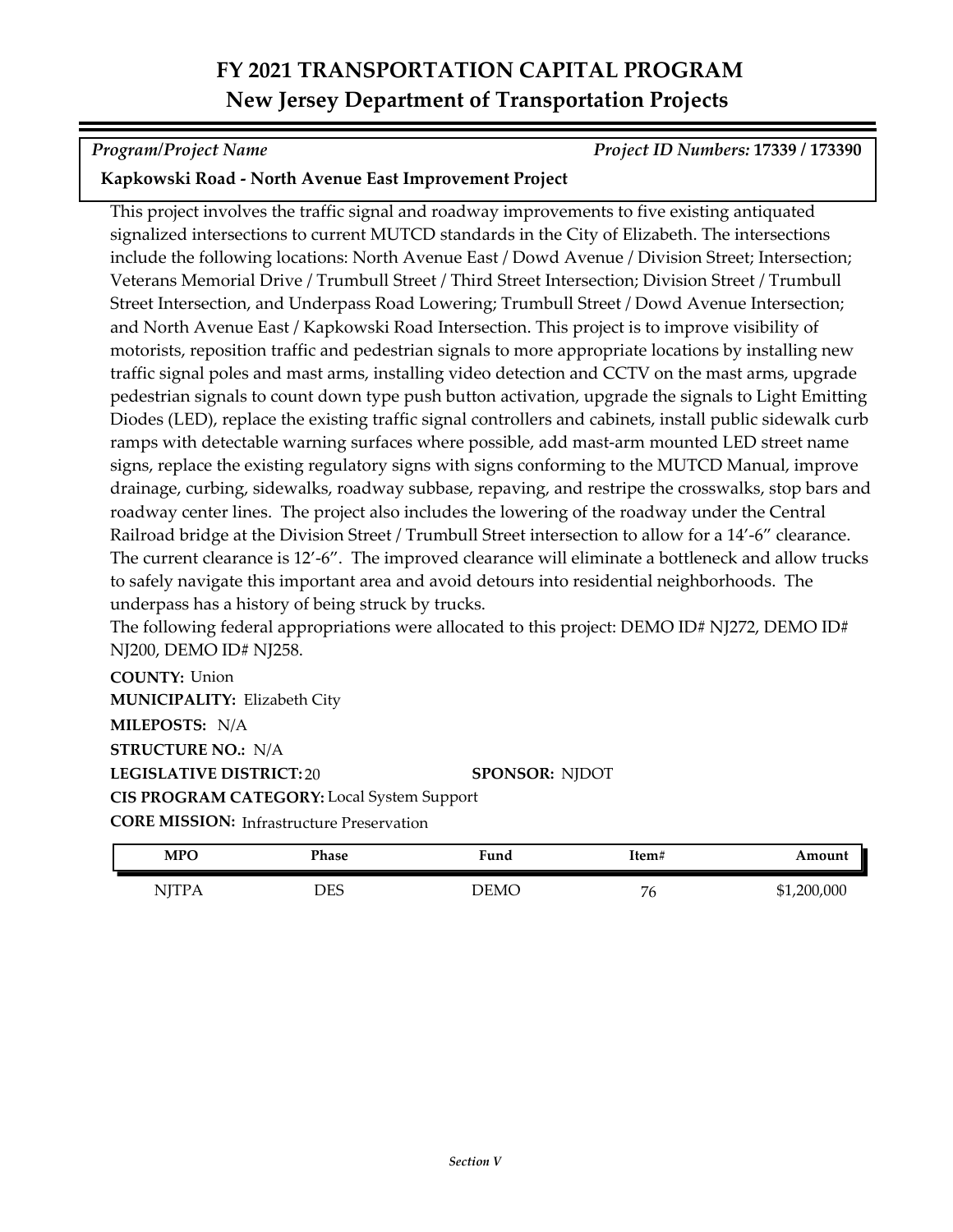#### *Program/Project Name Project ID Numbers:* **S1901 / 193360**

#### **Landis Avenue, Phase 0, Main Road to Myrtle Street**

This project includes the milling and paving of Landis Avenue as well as upgrading of drainage facilities, removal and replacement of concrete curb, gutter and sidewalk as needed. Landis Avenue pavement is in poor condition as evidenced by extensive cracking. Portions of the drainage facilities were constructed using outdated and currently failing materials and are in need of upgrades.

**COUNTY:** Cumberland **LEGISLATIVE DISTRICT:** 1 **MILEPOSTS:** 1.51-2.35 **STRUCTURE NO.:** N/A **MUNICIPALITY: Vineland City SPONSOR:** Vineland City **CIS PROGRAM CATEGORY:** Local System Support

| MPO   | Phase    | Fund          | Item#      | Amount      |
|-------|----------|---------------|------------|-------------|
| SITPC | $\Delta$ | STBGP-B5K200K | <b>HIL</b> | \$1,800,000 |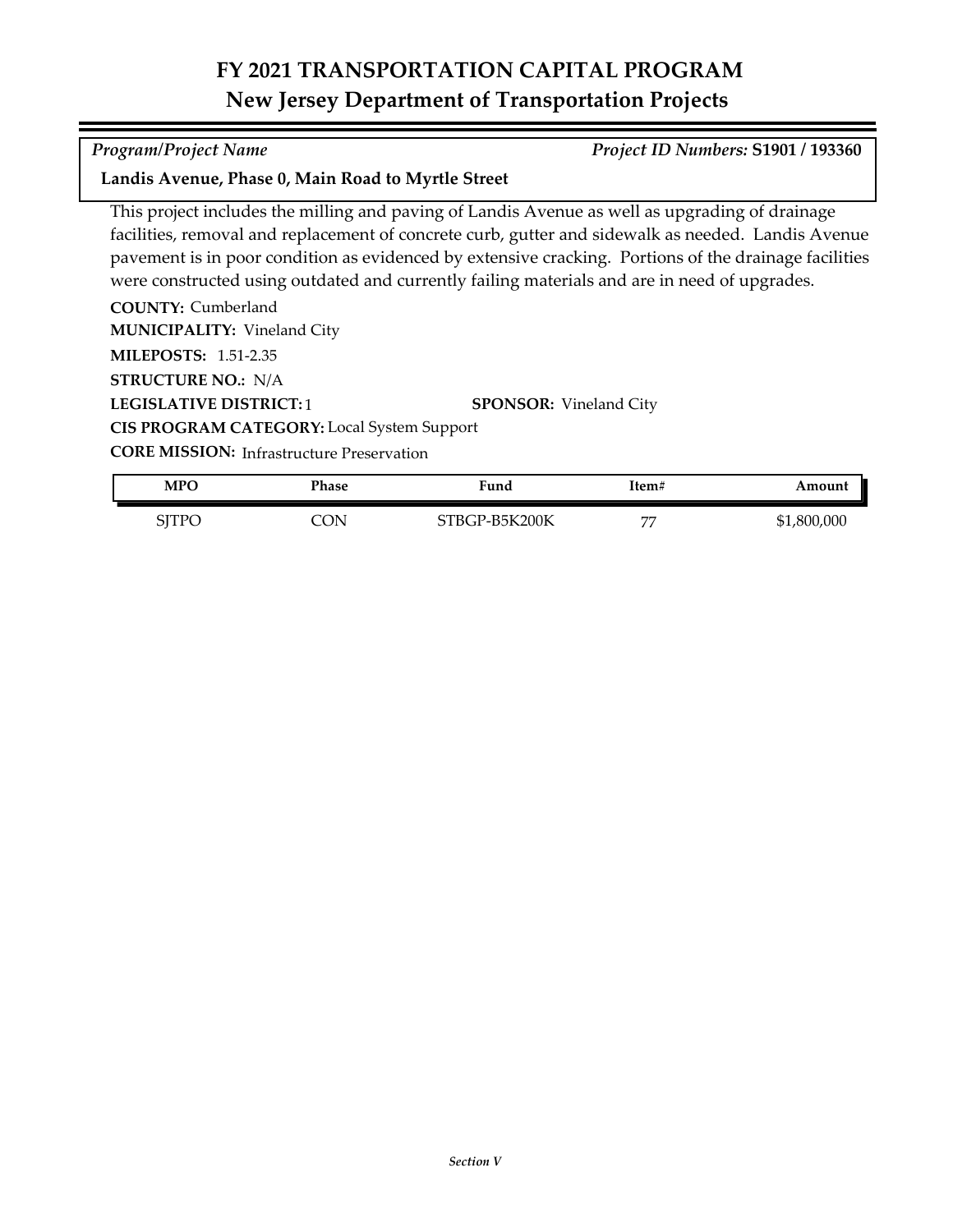| <b>Program/Project Name</b> | Project ID Numbers: D1710 / 173920 |
|-----------------------------|------------------------------------|

#### **Lincoln Ave/Chambers Street (CR 626), Bridge over Amtrak & Assunpink Creek**

Project will replace the Lincoln Avenue Bridge over Amtrak Northeast Corridor (NEC) rail line, an inactive rail yard, and Assunpink Creek. Proposed Improvements include the following listed: 1. Complete replacement of the structure to extend the life of the bridge, correct deficiencies, and meet current design requirements;

2. The structure will be replaced with steel multi-girders (structure depth of 51" and maximum girder spacing of 7');

3. The vertical profile and pier locations will be revised to provide the required horizontal and vertical clearance over the railroad tracks;

4. Standard 12-foot wide lanes, 8-foot wide shoulders, which can be used by bicyclists and as a standard bicycle lane, and 6-foot wide sidewalks for pedestrians on structure;

5. Architectural treatments, such as stone facing, veneer or form liners; galvanized and powder coated steel; aesthetic parapet or railing treatments; colored concrete; decorative lighting; etc. are also being considered.

No roadway widening is proposed. Easement agreements will be required for work that is performed outside of the existing right-of-way, such as grading and sidewalk repairs necessary to meet ADA compliance. Lincoln Avenue serves as an important connector across the aforementioned physical barriers and is the first crossing outside of the central business district of Trenton City. The structure, which was built in 1931 and reconstructed in 1965, was rated 'serious', or 3 on a 0 to 9 scale, with 9 being excellent condition and 0 being failed condition/closed facility. Despite its rating of 3, the bridge is still safe for travel. The rating is primarily due to the condition of the superstructure, which suffers from severely rusted steel throughout and large areas of spalled and delaminated concrete on the deck. The County performed short-term fixes on the structure including lighting, deck repairs and an asphalt overlay until the structure could be replaced.

**COUNTY:** Mercer

**MUNICIPALITY: Trenton City** 

**MILEPOSTS:** 0.0-0.12

**STRUCTURE NO.:** 1100055

**LEGISLATIVE DISTRICT:** 15

**SPONSOR:** Mercer County

**CIS PROGRAM CATEGORY:** Local System Support

| MPO   | Phase | Fund          | Item# | Amount      |
|-------|-------|---------------|-------|-------------|
| DVRPC | CON   | STBGP-TRENTON | 78    | \$4,230,000 |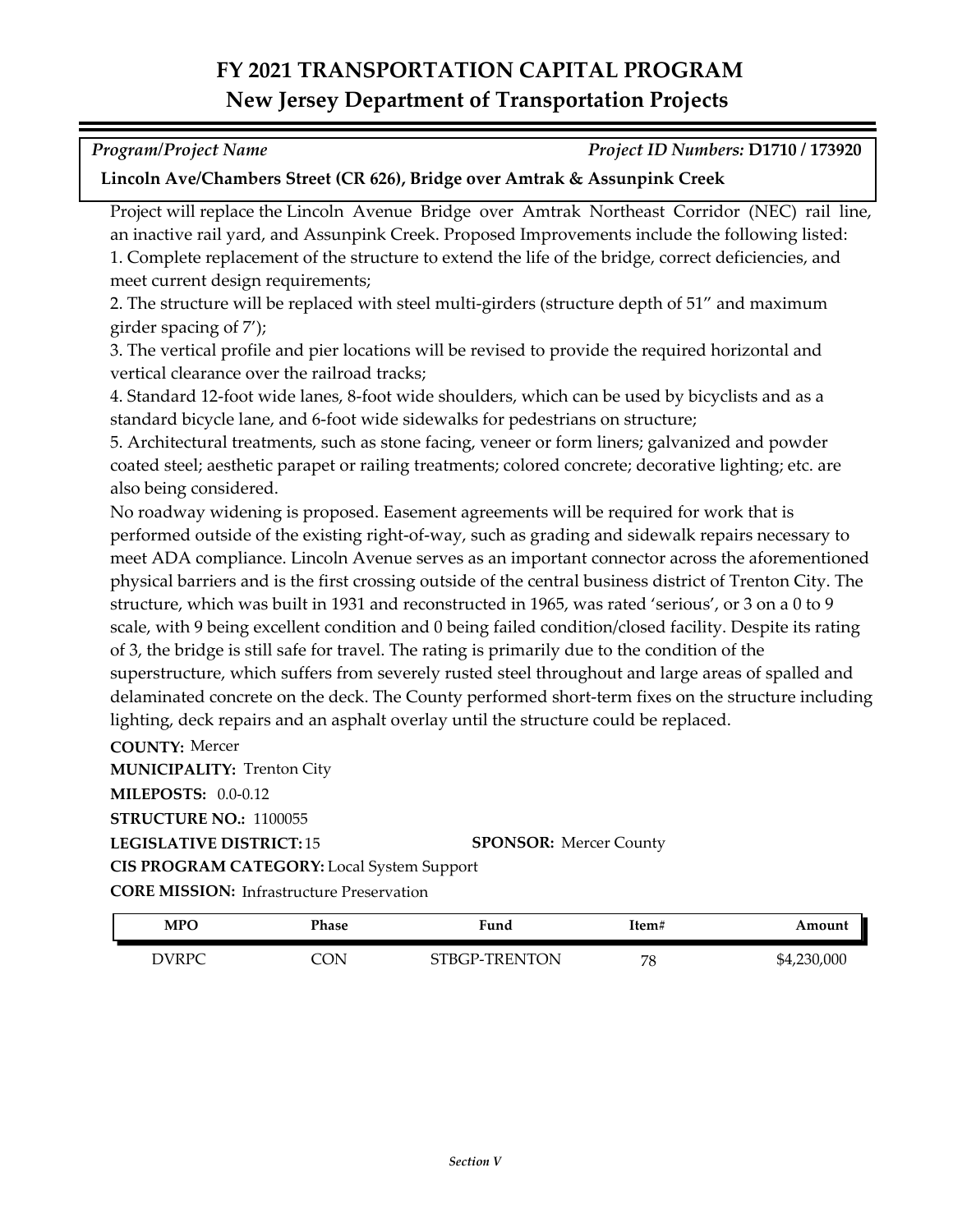*Program/Project Name Project ID Numbers:* **11407 / 114070**

### **Lincoln Tunnel Access Project (LTAP)**

Under this program, also known as the Lincoln Tunnel Access Program (LTAP), the Port Authority of NY & NJ provided funding support, in the amount of \$1.8 billion, for improvements to three NJDOT facilities: Route 7, Hackensack River (Wittpenn) Bridge; Route 1&9T Extension (New Road); and Route 1&9 Pulaski Skyway including Route 139 (Hoboken and Conrail Viaducts) eastern approach to the Skyway. The State of NJ is also providing funding, from the TTF, to complete work on the projects.

The Route 7 Wittpenn Bridge is being replaced with a new vertical lift bridge. The total project cost is estimated at \$575 to \$625 million. The project is located in Kearny and Jersey City, Hudson County.

The Route 1&9T Extension (New Road) project will provide a new roadway parallel to Route 1&9 along the railroad right-of-way in Jersey City. It will provide intermodal connections to the rail yards and divert trucks off of Tonnelle Circle and Route 1&9, helping to ease congestion and facilitate goods movement throughout the region. The total project cost is estimated at \$400 to \$450 million. The project is located in Jersey City, Hudson County.

The Route 1&9 Pulaski Skyway project is rehabilitating the 3.5 mile-long structure that carries Route 1&9 over the Hackensack and Passaic Rivers, the New Jersey Turnpike, several railroads and industrial facilities. Also included in the Pulaski Skyway project is the Route 139 eastern approach to the Skyway. The Route 139 portion rehabilitated the Hoboken Viaduct, as well as replaced the deck and rehabilitated the superstructure of the Conrail Viaduct. The total Pulaski Skyway project cost is estimated at \$1.9 to \$2.1 billion. The project is located in Jersey City, Kearny, and Newark in Hudson and Essex Counties.

**COUNTY:** Hudson, Essex LEGISLATIVE DISTRICT: 31, 33, 32, 29 **MILEPOSTS:** N/A **STRUCTURE NO.:** 0909150 **MUNICIPALITY: Jersey City, Newark City, Kearny Town CORE MISSION:** Infrastructure Preservation **SPONSOR:** NJDOT **CIS PROGRAM CATEGORY:** Bridge Assets

| <b>MPO</b>   | Phase | <sup>T</sup> und               | Item# | Amount        |
|--------------|-------|--------------------------------|-------|---------------|
| <b>NJTPA</b> | ERC   | $\Lambda$ T <sub>I</sub><br>חר | 304   | \$131,000,000 |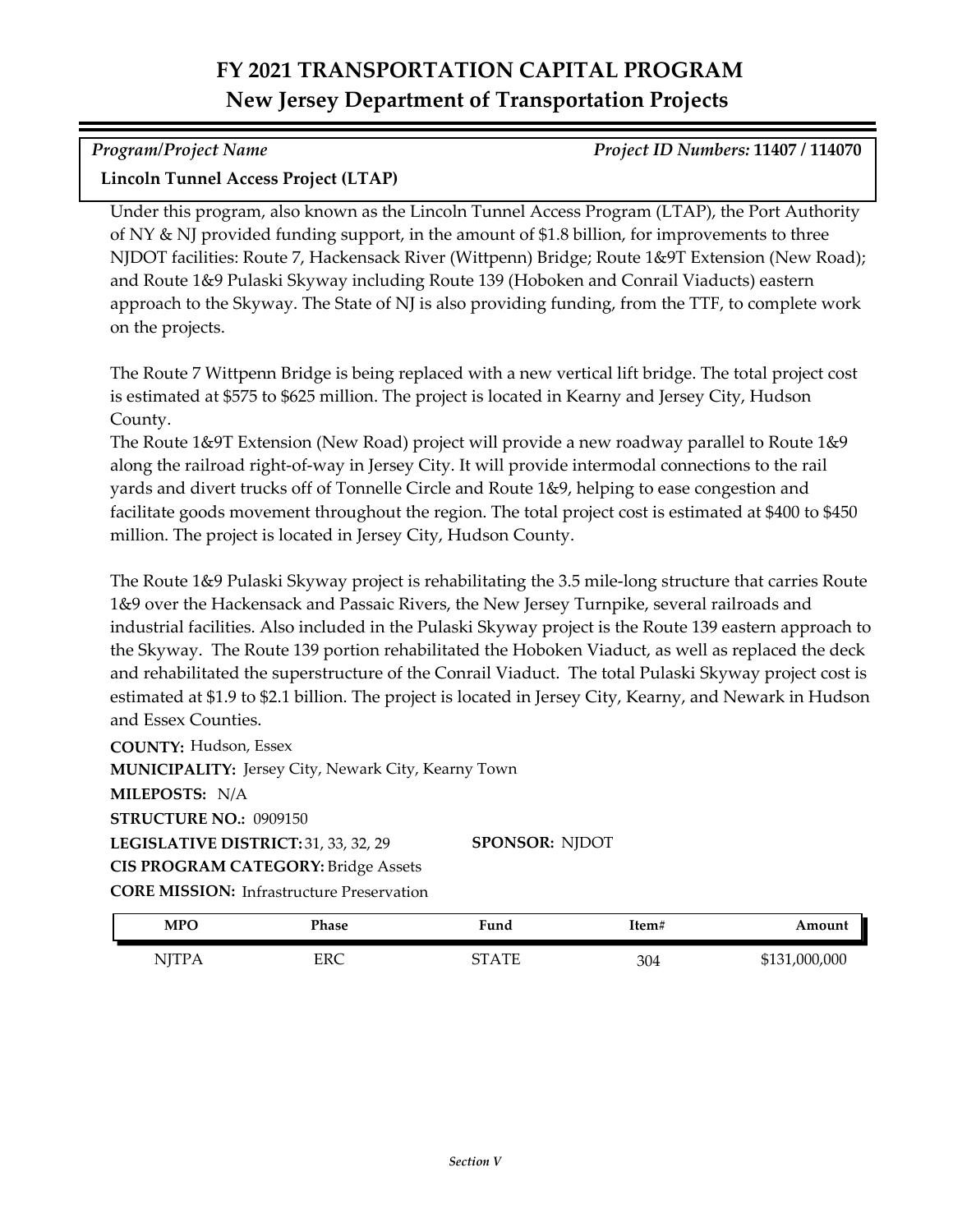*Program/Project Name Project ID Numbers:* **D0412 / 048075**

| <b>Mercer County Roadway Safety Improvements</b>                                                                                                                                                                                                                                                                                                               |       |                                                                                                                                                                                                         |       |                                    |
|----------------------------------------------------------------------------------------------------------------------------------------------------------------------------------------------------------------------------------------------------------------------------------------------------------------------------------------------------------------|-------|---------------------------------------------------------------------------------------------------------------------------------------------------------------------------------------------------------|-------|------------------------------------|
| This program will provide for the installation of improved safety items including reflective<br>pavement markings (including both striping and raised reflective markers), reflective object<br>markers, reflective roadway delineators, guide rail, and other treatments that improve the overall<br>safety and visibility of various roadways in the county. |       |                                                                                                                                                                                                         |       |                                    |
| <b>COUNTY: Mercer</b>                                                                                                                                                                                                                                                                                                                                          |       |                                                                                                                                                                                                         |       |                                    |
| <b>MUNICIPALITY: Various</b>                                                                                                                                                                                                                                                                                                                                   |       |                                                                                                                                                                                                         |       |                                    |
| MILEPOSTS: N/A                                                                                                                                                                                                                                                                                                                                                 |       |                                                                                                                                                                                                         |       |                                    |
| <b>STRUCTURE NO.: N/A</b>                                                                                                                                                                                                                                                                                                                                      |       |                                                                                                                                                                                                         |       |                                    |
| <b>LEGISLATIVE DISTRICT: Various</b>                                                                                                                                                                                                                                                                                                                           |       | <b>SPONSOR: Mercer County</b>                                                                                                                                                                           |       |                                    |
| CIS PROGRAM CATEGORY: Local System Support                                                                                                                                                                                                                                                                                                                     |       |                                                                                                                                                                                                         |       |                                    |
| <b>CORE MISSION: Safety</b>                                                                                                                                                                                                                                                                                                                                    |       |                                                                                                                                                                                                         |       |                                    |
| <b>MPO</b>                                                                                                                                                                                                                                                                                                                                                     | Phase | Fund                                                                                                                                                                                                    | Item# | Amount                             |
| <b>DVRPC</b>                                                                                                                                                                                                                                                                                                                                                   | EC    |                                                                                                                                                                                                         |       |                                    |
|                                                                                                                                                                                                                                                                                                                                                                |       | STBGP-TRENTON                                                                                                                                                                                           | 83    | \$800,000                          |
| <b>Program/Project Name</b>                                                                                                                                                                                                                                                                                                                                    |       |                                                                                                                                                                                                         |       | Project ID Numbers: S1714 / 173740 |
| Mill Road, Landis Avenue to CR 540 (Almond Road)                                                                                                                                                                                                                                                                                                               |       |                                                                                                                                                                                                         |       |                                    |
| sewer infrastructure as needed.                                                                                                                                                                                                                                                                                                                                |       | This project provides for milling and resurfacing of the roadway within the existing right of way in<br>addition to removal and replacement of concrete items and rehabilitations of the existing storm |       |                                    |
| <b>COUNTY: Cumberland</b><br><b>MUNICIPALITY: Vineland City</b>                                                                                                                                                                                                                                                                                                |       |                                                                                                                                                                                                         |       |                                    |
| <b>MILEPOSTS: 1.63 - 2.13</b>                                                                                                                                                                                                                                                                                                                                  |       |                                                                                                                                                                                                         |       |                                    |
| <b>STRUCTURE NO.: N/A</b>                                                                                                                                                                                                                                                                                                                                      |       |                                                                                                                                                                                                         |       |                                    |
| <b>LEGISLATIVE DISTRICT:1</b>                                                                                                                                                                                                                                                                                                                                  |       | <b>SPONSOR:</b> Vineland City                                                                                                                                                                           |       |                                    |
| CIS PROGRAM CATEGORY: Local System Support                                                                                                                                                                                                                                                                                                                     |       |                                                                                                                                                                                                         |       |                                    |
| <b>CORE MISSION:</b> Infrastructure Preservation                                                                                                                                                                                                                                                                                                               |       |                                                                                                                                                                                                         |       |                                    |

SJTPO DES STBGP-B5K200K 85 \$100,000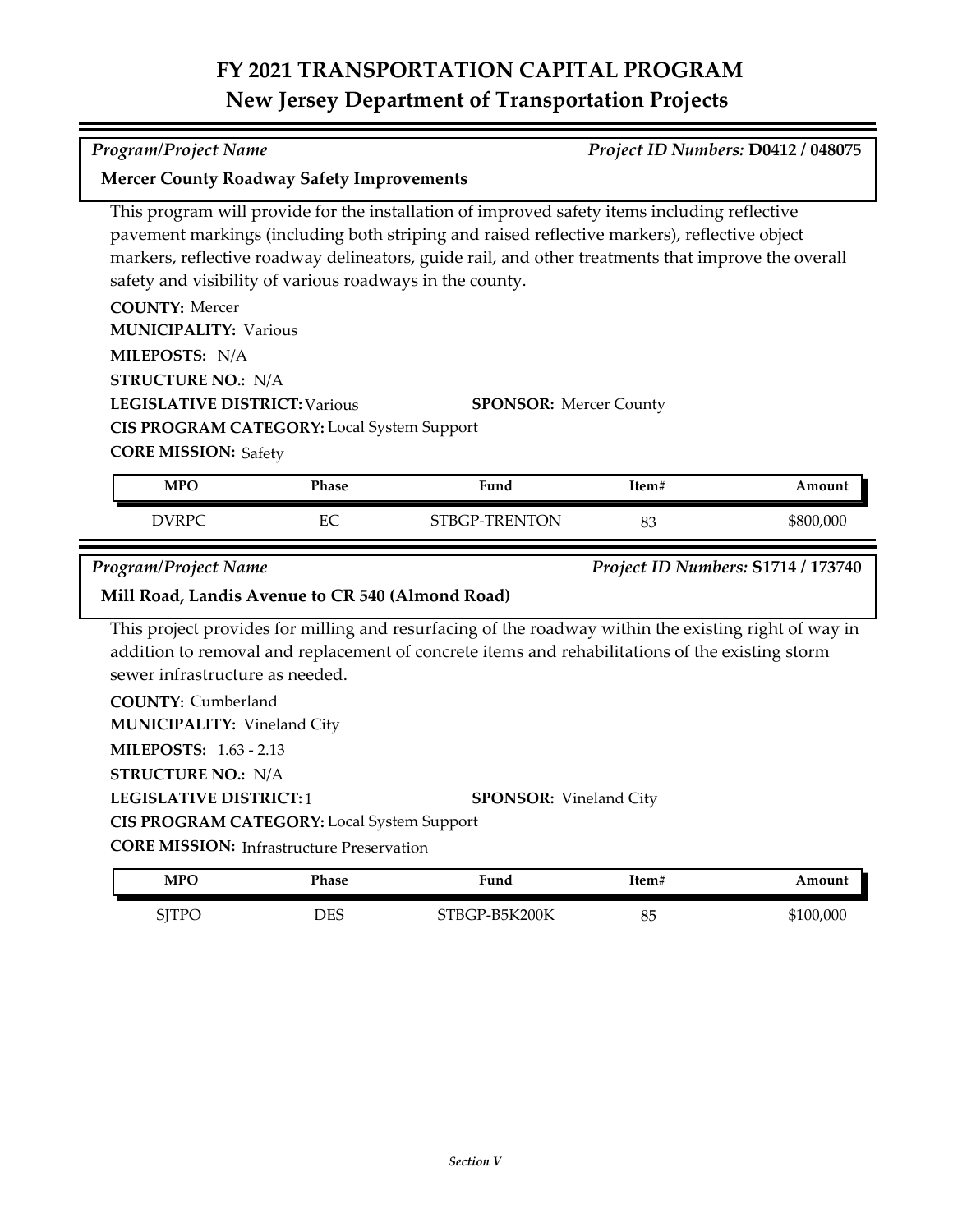*Program/Project Name Project ID Numbers:* **NS9306 / 950607**

This project is comprised of the rehabilitation or replacement of three existing deficient bridges, which carry Brielle Road over Glimmer Glass Creek and Green Avenue over Debbie's Creek. Due to

**Monmouth County Bridges W7, W8, W9 over Glimmer Glass and Debbie's Creek**

| its three-component perpendicular configuration, the project site is locally known as "Three |                                                                                                     |  |
|----------------------------------------------------------------------------------------------|-----------------------------------------------------------------------------------------------------|--|
|                                                                                              | Bridges." All three structures, whether movable or fixed, will be rehabilitated or replaced in-kind |  |
| with bridges meeting current design standards and thus improve roadway geometrics.           |                                                                                                     |  |
| <b>COUNTY: Monmouth</b>                                                                      |                                                                                                     |  |
| <b>MUNICIPALITY: Brielle Boro, Manasquan Boro</b>                                            |                                                                                                     |  |
| MILEPOSTS: N/A                                                                               |                                                                                                     |  |
| <b>STRUCTURE NO.: 13000W7</b>                                                                |                                                                                                     |  |
| <b>LEGISLATIVE DISTRICT: 30</b>                                                              | <b>SPONSOR:</b> Monmouth County                                                                     |  |
| <b>CIS PROGRAM CATEGORY:</b> Local System Support                                            |                                                                                                     |  |
|                                                                                              |                                                                                                     |  |

**CORE MISSION: Infrastructure Preservation** 

| <b>MPO</b> | Phase | Fund         | Item# | Amount      |
|------------|-------|--------------|-------|-------------|
| NJTPA      | ROW   | STBGP-NY/NWK | 87    | \$1,000,000 |

*Program/Project Name Project ID Numbers:* **D1914 / 193770**

**Mount. Ephraim Avenue Safety Improvements, Ferry Avenue (CR 603) to Haddon Avenue (CR 561)**

The goal of the HSIP funded study is to recommend preferred alternatives that will significantly improve the safety for all modes of travel within the project's study area, with special attention given to vulnerable users: pedestrians and bicyclists. Funding for this project was made available through Delaware Valley Regional Planning Commission's (DVRPC) FY 2016 Local Capital Project Delivery (LCPD) Program for Camden County. This study will comply with the Federal Highway Administration's Highway Safety Improvement Program (HSIP), from which one of the project deliverables will include a Highway Safety Manual (HSM) analysis completed to the specifications of NJDOT's Bureau of Transportation Data and Safety.

**COUNTY:** Camden **LEGISLATIVE DISTRICT:** 5 **MILEPOSTS: STRUCTURE NO.:** N/A **MUNICIPALITY: City of Camden CORE MISSION: Safety SPONSOR:** Camden County **CIS PROGRAM CATEGORY:** Safety Management

| <b>MPO</b>   | Phase | Fund        | ltem# | Amount    |
|--------------|-------|-------------|-------|-----------|
| <b>DVRPC</b> | DES   | STBGP-PHILA | 89    | \$738,000 |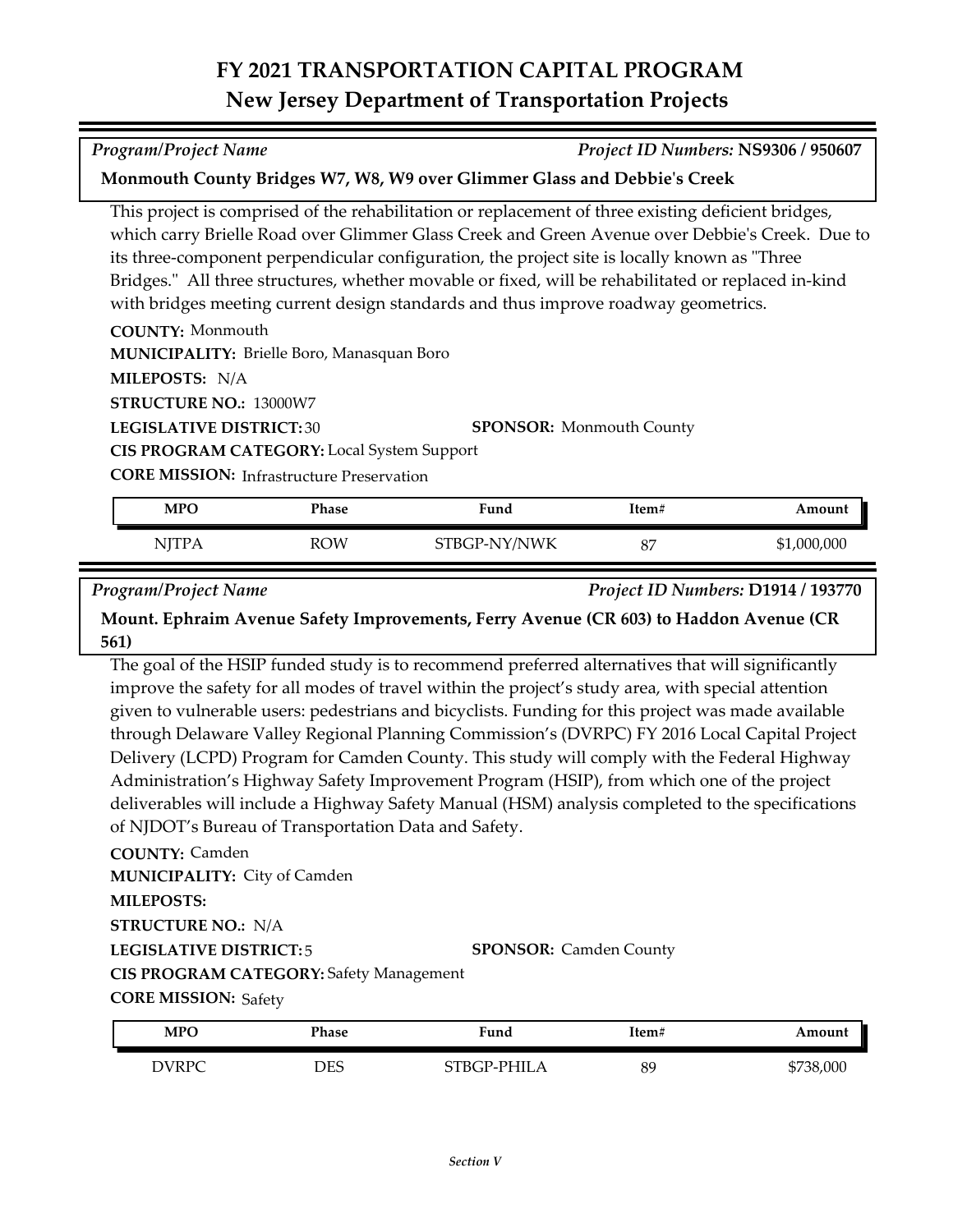#### *Program/Project Name Project ID Numbers:* **99316 / 993160**

**Oak Tree Road Bridge, CR 604**

Initiated by the Bridge Management System, this study will examine replacing the structurally deficient and functionally obsolete bridge over Conrail-Lehigh Valley RR, built in 1931. The bridge may be widened to accommodate increased traffic volume and to meet wider approach roadway width.

| <b>COUNTY: Middlesex</b>                         |                       |
|--------------------------------------------------|-----------------------|
| <b>MUNICIPALITY: Edison Twp</b>                  |                       |
| MILEPOSTS: 0.45                                  |                       |
| <b>STRUCTURE NO.: 1253164</b>                    |                       |
| <b>LEGISLATIVE DISTRICT:18</b>                   | <b>SPONSOR: NJDOT</b> |
| <b>CIS PROGRAM CATEGORY: Bridge Assets</b>       |                       |
| <b>CORE MISSION:</b> Infrastructure Preservation |                       |

| <b>MPO</b>   | Phase      | Fund     | Item# | Amount      |
|--------------|------------|----------|-------|-------------|
| <b>NJTPA</b> | DES        | 20S-NHPP | 6A    | \$1,800,000 |
| <b>NITPA</b> | <b>ROW</b> | 20S-NHPP |       | \$1,000,000 |

*Program/Project Name Project ID Numbers:* **S1710 / 173700**

### **Ocean Drive (CR 619), 62nd Street to 80th Street**

The project consists of milling and resurfacing 0.96 mile section of County Road No. 619. Cross slopes of the asphalt pavement will be made compliant with AAHSTO standards. The curb ramps at each intersection with sidewalks will be brought into compliance with ADA requirements. Long life pavement stripes and markings will be installed upon completion of the paving. Additional stormwater drainage facilities will be provided to reduce the spread of ponding water in the gutter. Stormwater management and bicycle compliant grates and frames will be installed on existing catch basins.

**COUNTY:** Cape May **LEGISLATIVE DISTRICT:** 1 **MILEPOSTS:** 4.28-5.24 **STRUCTURE NO.:** N/A **MUNICIPALITY: Avalon Boro CORE MISSION:** Infrastructure Preservation **SPONSOR:** Cape May County **CIS PROGRAM CATEGORY:** Local System Support

| <b>MPO</b>   | Phase | Fund     | Item#              | Amount      |
|--------------|-------|----------|--------------------|-------------|
| <b>SJTPO</b> | CON.  | STBGP-AC | Q۵<br>. <u>. .</u> | \$1,676,112 |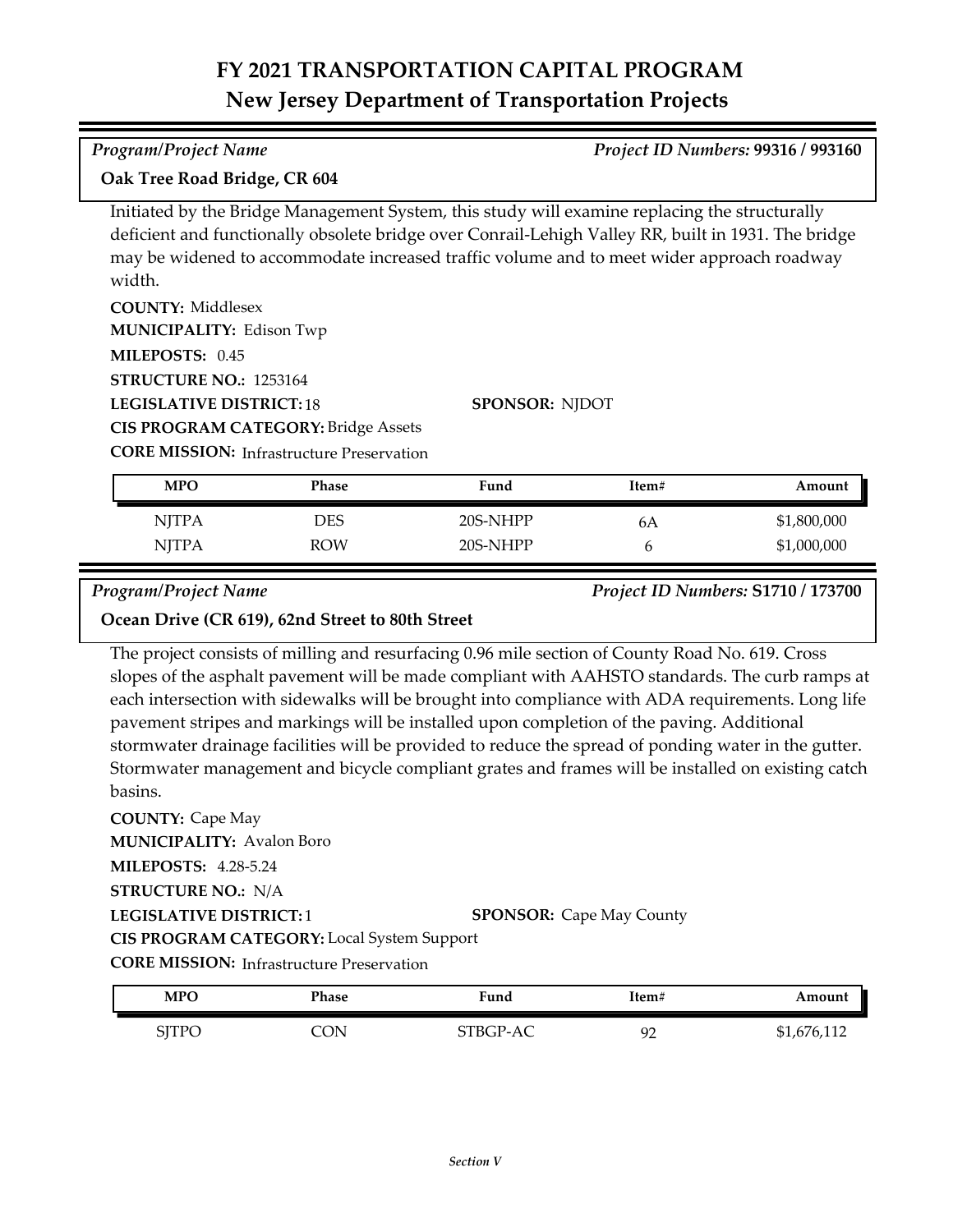#### **Ozone Action Program in New Jersey**

Through use of public service announcements, promotional items and events, Ozone Action strives to improve the region's air quality by encouraging the use of mobility alternatives that will reduce congestion, warning individuals in advance of "Ozone Action Days," and public education about ozone and actions that will reduce contributions to regional emissions.

| <b>COUNTY: Various</b>                              |                       |
|-----------------------------------------------------|-----------------------|
| <b>MUNICIPALITY: Various</b>                        |                       |
| <b>MILEPOSTS: N/A</b>                               |                       |
| <b>STRUCTURE NO.: N/A</b>                           |                       |
| <b>LEGISLATIVE DISTRICT: Various</b>                | <b>SPONSOR: DVRPC</b> |
| <b>CIS PROGRAM CATEGORY: Congestion Relief</b>      |                       |
| <b>CORE MISSION:</b> Mobility and Congestion Relief |                       |

| <b>MPO</b>   | Phase     | Fund | Item# | Amount   |
|--------------|-----------|------|-------|----------|
| <b>DVRPC</b> | гΩ<br>LU. | CMAQ | 93    | \$40,000 |

*Program/Project Name Project ID Numbers:* **D0406 / 048013**

#### **RideECO Mass Marketing Efforts--New Jersey**

This program expands outreach to the general public about the benefits of using transit and the TransitChek Program, focusing on southern New Jersey media outlets. This program seeks to reinforce rider and employer directed advertising and also to reach beyond those traditional markets in order to attract more riders to area transit services. TransitChek is a commuter benefit program offered by participating employers and provides vouchers that can be used to purchase passes, tickets or tokens for transit fares.

**COUNTY:** Various **LEGISLATIVE DISTRICT:** Various **MILEPOSTS:** N/A **STRUCTURE NO.:** N/A **MUNICIPALITY: Various CORE MISSION:** Mobility and Congestion Relief **SPONSOR:** DVRPC **CIS PROGRAM CATEGORY: Congestion Relief** 

| <b>MPO</b> | Phase   | Fund | Item# | Amount   |
|------------|---------|------|-------|----------|
| DVRPC      | ⊏∩<br>◡ | CMAC | 102   | \$50,000 |

*Program/Project Name Project ID Numbers:* **D0407 / 048014**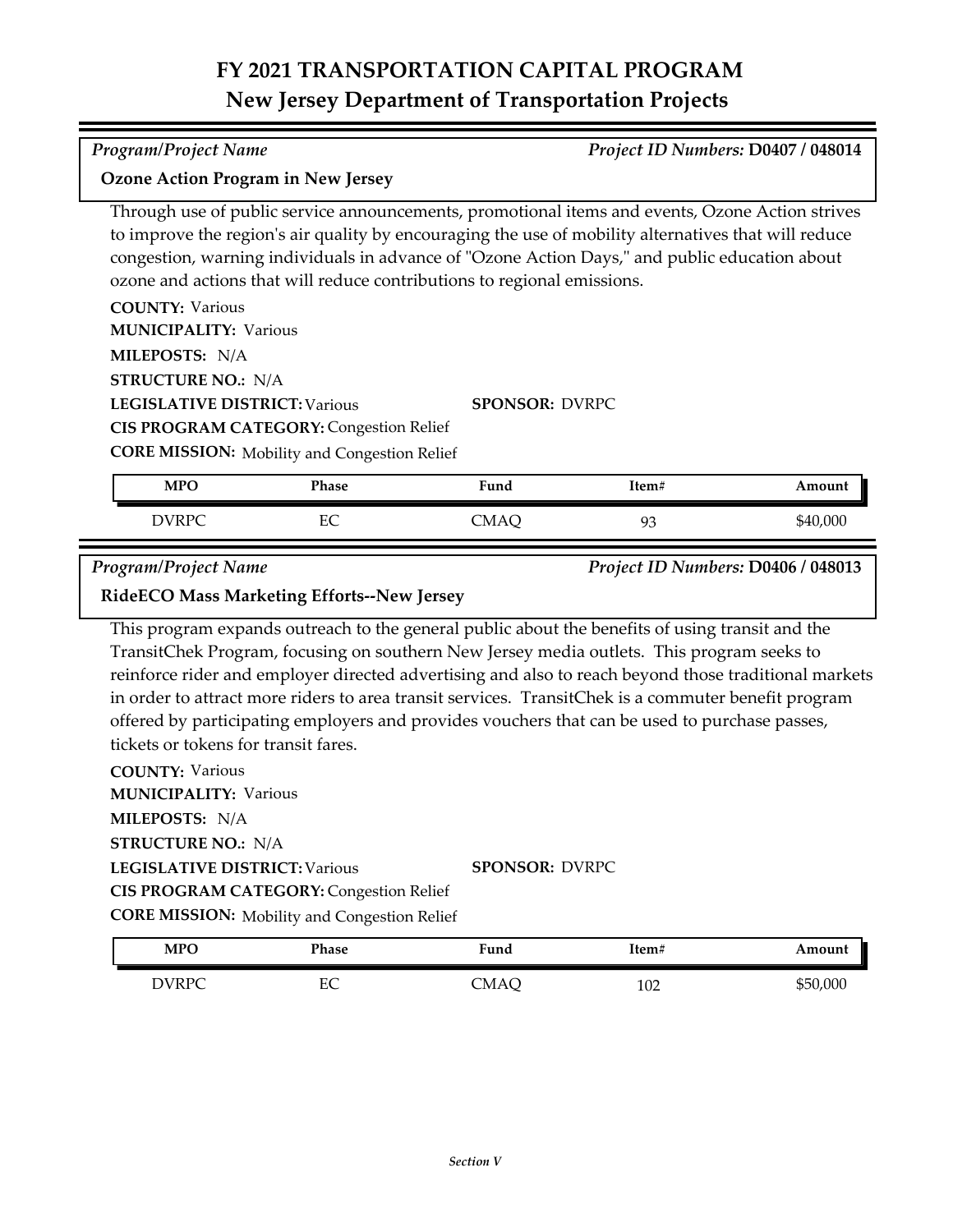#### *Program/Project Name Project ID Numbers:* **NS9706 / 950628**

#### **Rumson Road over the Shrewsbury River, CR 520**

Bridge S‐32 carries CR 520, Rumson Road, across the Shrewsbury River between the Boroughs of Rumson and Sea Bright. This bridge serves as one of two evacuation and emergency routes in times of tidal flooding and coastal storms. The existing structure is in poor condition, with deterioration of major bridge components. Monmouth County is proposing a movable structure to replace the current structure.

**COUNTY:** Monmouth **LEGISLATIVE DISTRICT:** 13 **MILEPOSTS:** 22.31 **STRUCTURE NO.:** 1300S32 **MUNICIPALITY: Rumson Boro, Sea Bright Boro SPONSOR:** Monmouth County **CIS PROGRAM CATEGORY:** Local System Support

| MPC          | Phase | Fund         | Item# | Amount       |
|--------------|-------|--------------|-------|--------------|
| <b>NJTPA</b> | ON    | STBGP-NY/NWK | 105   | \$37,000,000 |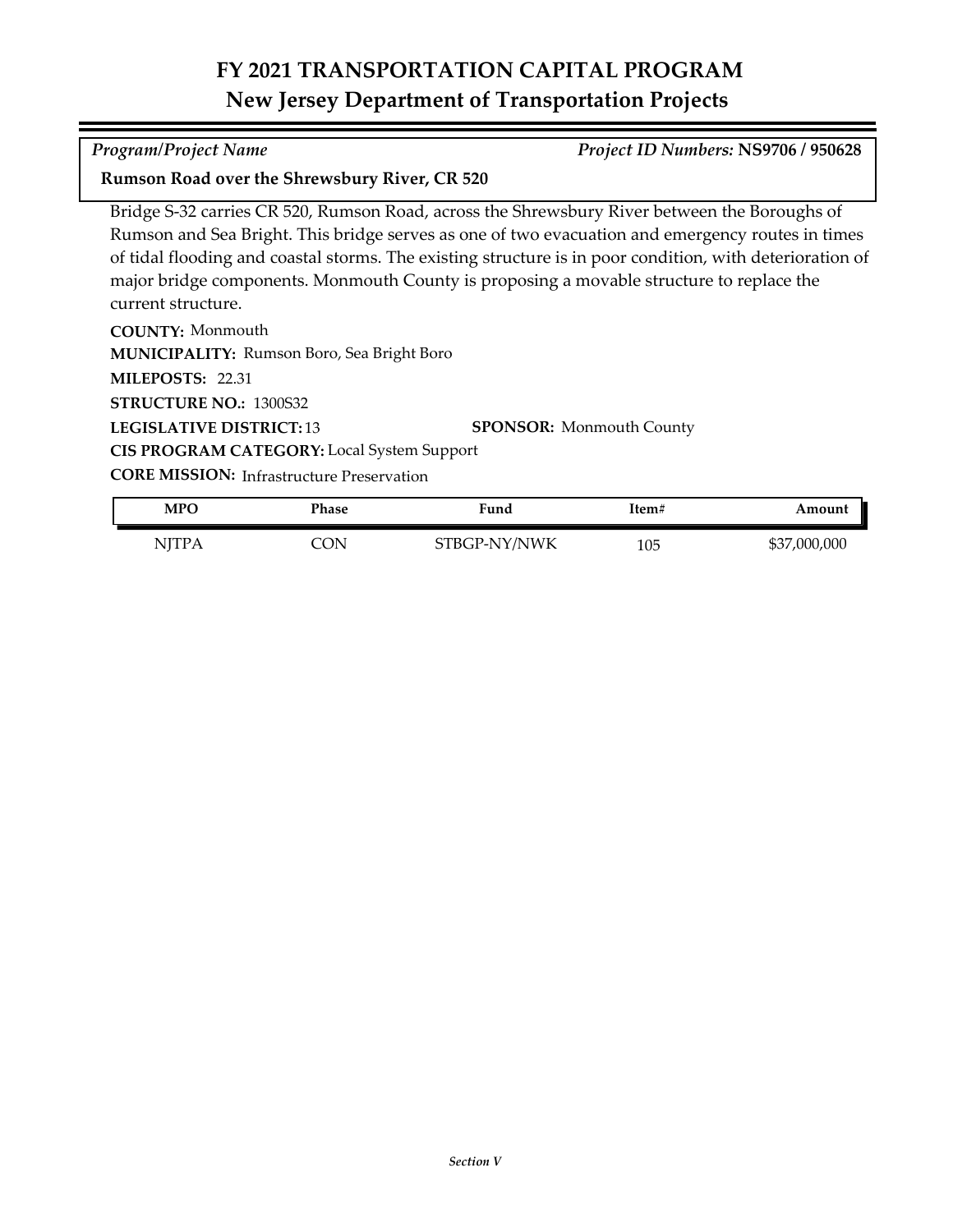*Program/Project Name Project ID Numbers:* **D1913 / 193760**

### **Sicklerville Road (CR 705) and Erial Road (CR 706) Systemic Roundabout**

Funds would provide for a roundabout at the intersection CR 705 (Sicklerville Road) and CR 706 (Erial Road) in Winslow Township. The location features a three-leg intersection with skewed alignment and is governed by a stop sign on CR 706. The skewed alignment of the intersection leads to crashes because drivers cannot see well around the corner of the intersection. A roundabout will replace the existing problematic intersection geometry with a circle, thereby allowing drivers a clear visual throughout the entire intersection. There are also multiple occurrences of rear end crashes at the stop sign on CR 706 (Erial Rd) where cars wait to turn onto CR 705 (Sicklerville Rd). The roundabout will alleviate this problem since drivers will slow and yield instead of being required to make a full stop. Further, the existing intersection enables drivers on CR 705 to travel at a high rate of speed toward the nearby intersection of CR 705 and CR 536 (Malaga Road). A roundabout at the intersection of CR 706 and CR 705 will force drivers to slow down, resulting in slower speeds through the intersection of CR 705 and CR 536 and greater driver reaction time. DVRPC's 2009 Regional Roundabout Analysis, Phase II identified this intersection as a priority site for investigation into a roundabout conversion.

**COUNTY:** Camden **LEGISLATIVE DISTRICT:** 4 **MILEPOSTS: STRUCTURE NO.:** N/A **MUNICIPALITY: Winslow Township CORE MISSION: Safety SPONSOR:** Camden County **CIS PROGRAM CATEGORY:** Safety Management

| MPO   | Phase | iund        | Item# | Amount      |
|-------|-------|-------------|-------|-------------|
| DVRPC | CON.  | STBGP-PHILA | 108   | \$1,349,000 |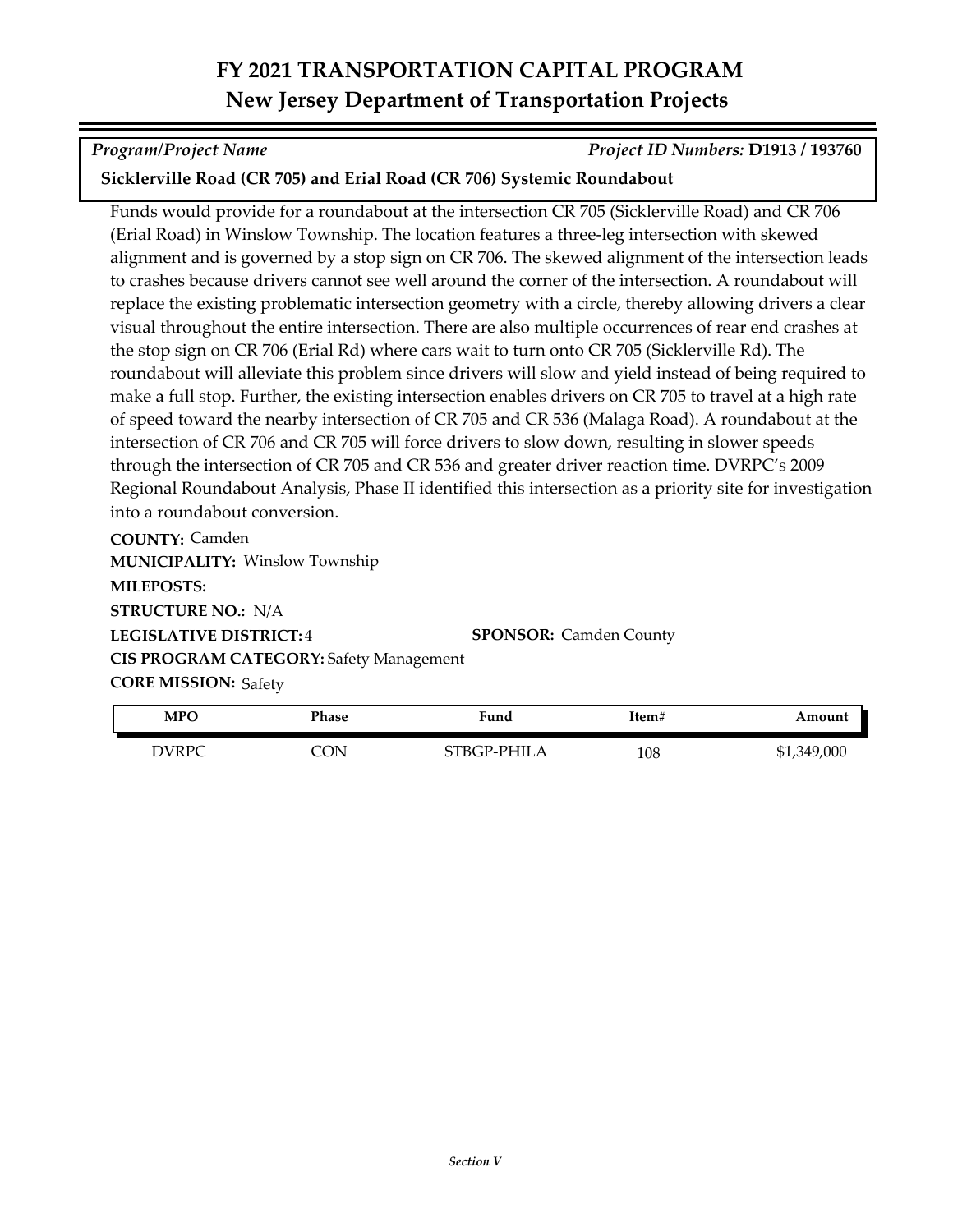# **Sign Structure Replacement Contract 2021-1**

Initiated by the Bridge Management System, this project will include removal of existing sign structures and replacement with new structures that meet all current standards.Sign structures are in need of replacement to meet current standards.

**COUNTY:** Various **LEGISLATIVE DISTRICT:** Various **MILEPOSTS: STRUCTURE NO.: Various MUNICIPALITY: Various CIS PROGRAM CATEGORY:** Bridge Assets

| <b>CORE MISSION: Infrastructure Preservation</b> |  |  |
|--------------------------------------------------|--|--|
|--------------------------------------------------|--|--|

| <b>MPO</b> | Phase | Fund | Item#      | Amount       |
|------------|-------|------|------------|--------------|
| 1111       |       | ு ரா | วาว<br>ں∠ں | \$19,240,000 |

**SPONSOR:** NJDOT

*Program/Project Name Project ID Numbers:* **N1606 / 153310**

**Sixth Avenue (CR 652), Bridge over Passaic River**

The Sixth Avenue Bridge (Structure No. 1600-012), designated County Route 652, crosses over the Passaic River connecting the City of Paterson, Borough of Prospect Park and Borough of Hawthorne. The bridge was originally constructed in 1900, and in 1987 the superstructure was replaced with a temporary steel truss structure. Due to structure deficiencies and substandard features, the bridge is in need of replacement. The project involves replacing the existing bridge with a new 3-span steel multi-girder continuous bridge with reinforced concrete deck slab.

**COUNTY:** Passaic

**MUNICIPALITY: Paterson City, Prospect Park Boro, Hawthorne Boro** 

**MILEPOSTS:** 0.45

**STRUCTURE NO.:** 1600012

**LEGISLATIVE DISTRICT:** 35, 38 **SPONSOR:** Passaic County

**CIS PROGRAM CATEGORY:** Local System Support

**CORE MISSION: Infrastructure Preservation** 

| <b>MPO</b>   | Phase | Fund         | Item# | Amount      |
|--------------|-------|--------------|-------|-------------|
| <b>NJTPA</b> | DES   | STBGP-NY/NWK | 110   | \$3,000,000 |

*Program/Project Name Project ID Numbers:* **21300 / 213000**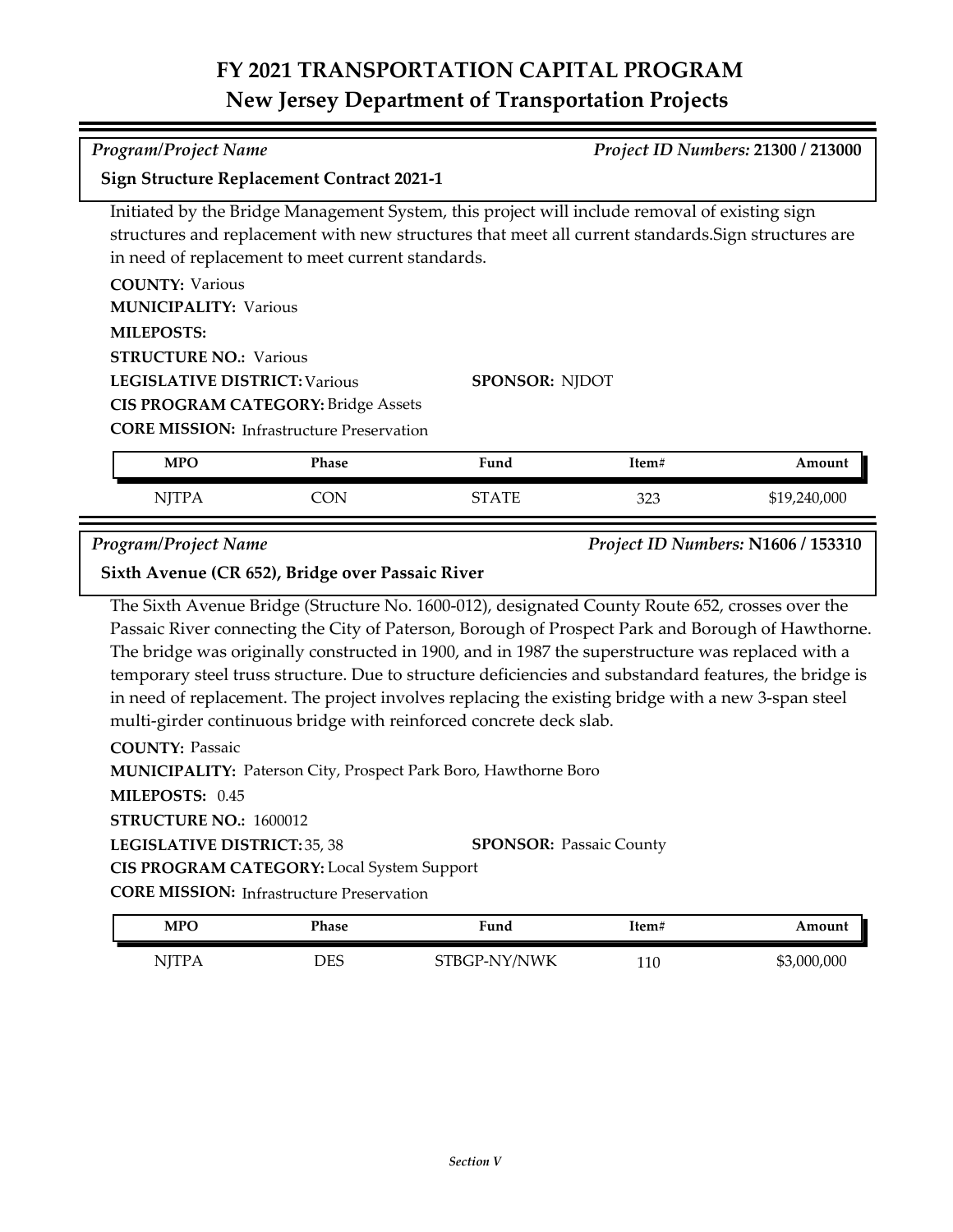**COUNTY:** Middlesex **LEGISLATIVE DISTRICT:** 19 **SPONSOR:** Middlesex County; South Amboy Ci **MILEPOSTS:** N/A **STRUCTURE NO.:** N/A **COUNTY:** Salem **MILEPOSTS:** 13.15-15.40 **MUNICIPALITY: South Amboy City CORE MISSION:** Mobility and Congestion Relief **LEGISLATIVE DISTRICT: 19 MUNICIPALITY: Alloway Twp** waterfront may include rail and bus transit plazas, arterial and site access road improvements, bridge reconfiguration, bulkheading and breakwater development, ferry terminal, and pedestrian access to rail and bus facilities. **CIS PROGRAM CATEGORY:** Multimodal Programs Mill and pave, sub-base repair, replace broken curb, striping, RPM's, guide rail upgrades, signage upgrades, drainage upgrades. County Road #540 is a major East-West connector road through Salem County. The road is in a deteriorated condition and is in need of resurfacing. In addition ADA accessible ramps and/or upgrades will be included in this project. *Program/Project Name Project ID Numbers:* **S1909 / 193440 South Greenwich Street/Telegraph Road (CR 540), Phase 1** NJTPA ERC ERC STATE 324 \$8,750,000 **MPO Phase Fund Item# Amount**

**South Amboy Intermodal Center**

This is an intermodal study, examining the linking of several major regional routes and modes of transportation into one central point of transfer. Improvements in the vicinity of the South Amboy

*Section V*

**LEGISLATIVE DISTRICT:** 3

**STRUCTURE NO.:** N/A

**CIS PROGRAM CATEGORY:** Local System Support

**CORE MISSION: Infrastructure Preservation** 

| <b>MPO</b> | Phase | Fund      | Item# | Amount      |
|------------|-------|-----------|-------|-------------|
| SJTPO      | `ON   | STBGP-L5K | 111   | \$1,500,000 |

**SPONSOR:** Salem

#### *Program/Project Name Project ID Numbers:* **98541 / 985410**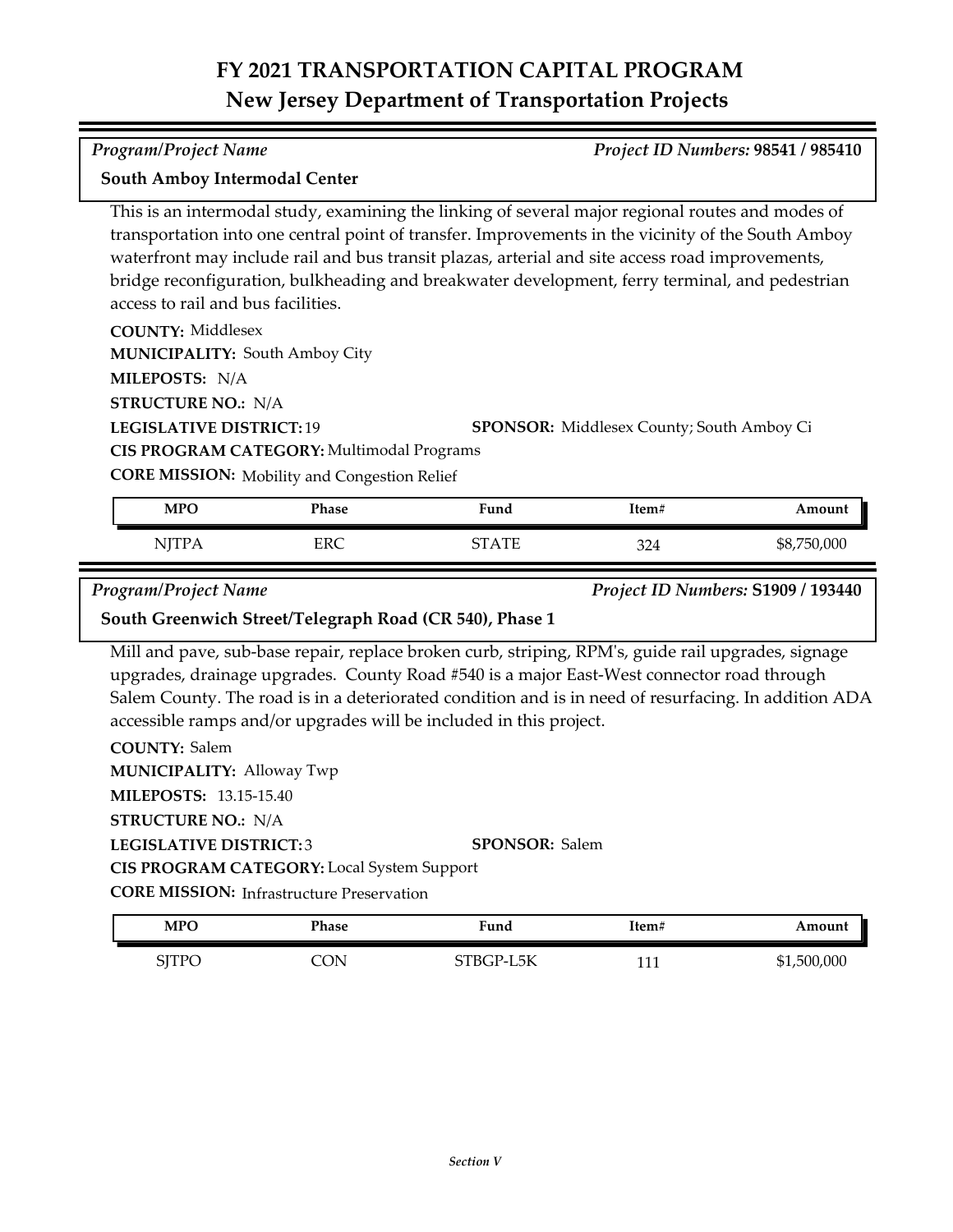| <b>Program/Project Name</b><br>Project ID Numbers: 16308 / 163080 |                                                  |                                                                                                     |       |                                    |  |
|-------------------------------------------------------------------|--------------------------------------------------|-----------------------------------------------------------------------------------------------------|-------|------------------------------------|--|
|                                                                   |                                                  |                                                                                                     |       |                                    |  |
| Taft Avenue, Pedestrian Bridge over Route 80                      |                                                  |                                                                                                     |       |                                    |  |
|                                                                   |                                                  | Initiated by the Bridge Management System, this project will reconstruct the structurally deficient |       |                                    |  |
| and functionally obsolete bridge.                                 |                                                  |                                                                                                     |       |                                    |  |
| <b>COUNTY: Passaic</b>                                            |                                                  |                                                                                                     |       |                                    |  |
|                                                                   | <b>MUNICIPALITY: Woodlawn Park Boro</b>          |                                                                                                     |       |                                    |  |
| <b>MILEPOSTS: 56.84-56.84</b>                                     |                                                  |                                                                                                     |       |                                    |  |
| STRUCTURE NO.: 1610154                                            |                                                  |                                                                                                     |       |                                    |  |
| <b>LEGISLATIVE DISTRICT:40</b>                                    |                                                  | <b>SPONSOR: NJDOT</b>                                                                               |       |                                    |  |
|                                                                   | <b>CIS PROGRAM CATEGORY: Bridge Assets</b>       |                                                                                                     |       |                                    |  |
|                                                                   | <b>CORE MISSION: Infrastructure Preservation</b> |                                                                                                     |       |                                    |  |
| <b>MPO</b>                                                        | Phase                                            | Fund                                                                                                | Item# | Amount                             |  |
| <b>NJTPA</b>                                                      | <b>ROW</b>                                       | 20S-STATE                                                                                           | 270   | \$100,000                          |  |
|                                                                   |                                                  |                                                                                                     |       |                                    |  |
|                                                                   |                                                  |                                                                                                     |       |                                    |  |
| Program/Project Name<br>Telegraph Road (CR 540), Phase 2          |                                                  |                                                                                                     |       | Project ID Numbers: S1908 / 193430 |  |
|                                                                   |                                                  |                                                                                                     |       |                                    |  |
|                                                                   |                                                  | Mill and pave, sub-base repair, replace broken curb, striping, RPM's, guide rail upgrades, signage  |       |                                    |  |
|                                                                   |                                                  | upgrades, drainage upgrades. County Road #540 is a major East-West connector road through           |       |                                    |  |
|                                                                   |                                                  | Salem County. The road is in a deteriorated condition and is in need of resurfacing.                |       |                                    |  |
| <b>COUNTY: Salem</b>                                              |                                                  |                                                                                                     |       |                                    |  |
| <b>MUNICIPALITY: Quinton Twp</b><br><b>MILEPOSTS: 15.40-17.17</b> |                                                  |                                                                                                     |       |                                    |  |
|                                                                   |                                                  |                                                                                                     |       |                                    |  |
| <b>STRUCTURE NO.: N/A</b><br><b>LEGISLATIVE DISTRICT:3</b>        |                                                  | <b>SPONSOR: Salem</b>                                                                               |       |                                    |  |
|                                                                   | CIS PROGRAM CATEGORY: Local System Support       |                                                                                                     |       |                                    |  |
|                                                                   | <b>CORE MISSION: Infrastructure Preservation</b> |                                                                                                     |       |                                    |  |
| <b>MPO</b>                                                        | Phase                                            | Fund                                                                                                | Item# | Amount                             |  |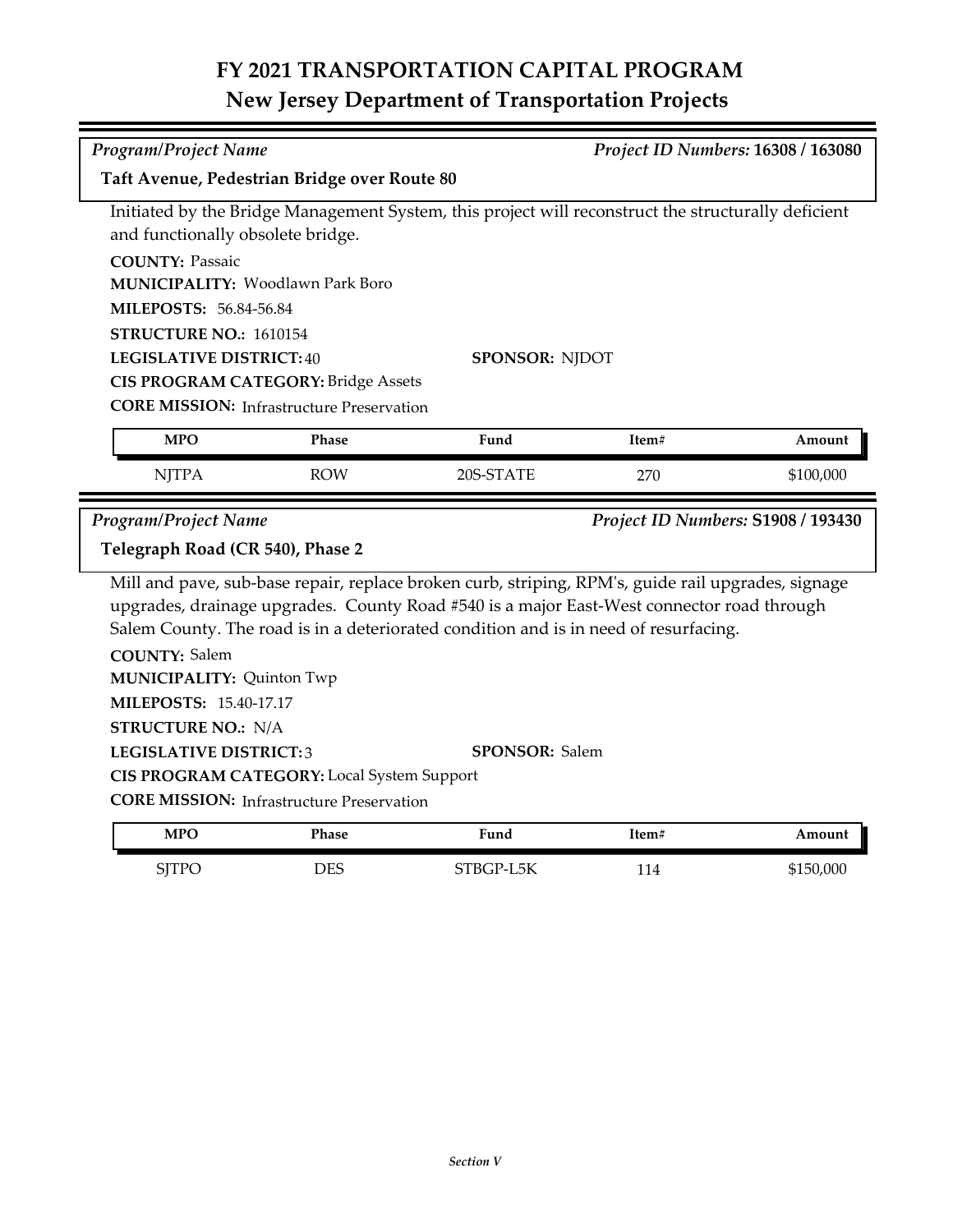**Transportation and Community Development Initiative (TCDI) DVRPC**

| targeted to those communities most in need of revitalization assistance. The program would serve     |
|------------------------------------------------------------------------------------------------------|
| to support local planning, design, feasibility studies or other analyses that increase the demand or |
| improve the market for redevelopment and improve the efficiency or enhance the regional              |
| transportation network. The fundamental idea is to support early-stage project ideas which are not   |
| otherwise eligible for funding through other sources. This program is a component of the DVRPC       |
| $M_{\alpha}$ <sup>1</sup> $\epsilon$ D <sub>10</sub> $\alpha$ <sub>10</sub> $\alpha$ <sub>2</sub>    |

The Transportation and Community Development Initiative is a proposed DVRPC funding program

Work Program.

**COUNTY:** Various

**MUNICIPALITY: Various** 

**MILEPOSTS:** N/A

**STRUCTURE NO.:** N/A

**LEGISLATIVE DISTRICT:** Various

**SPONSOR:** DVRPC

**CORE MISSION: Infrastructure Preservation** 

**CIS PROGRAM CATEGORY:** Local System Support

| <b>MPO</b> | Phase      | ∀und            | Item# | Amount    |
|------------|------------|-----------------|-------|-----------|
| DVRPC      | FС<br>حانا | PHIL.<br>STRCP. | 118   | \$105,000 |

*Program/Project Name Project ID Numbers:* **01300 / 013000**

#### **Transportation Systems Management and Operations (TSMO)**

Phase II installation and operations of Regional Integrated Multi-modal Information Sharing (RIMIS), a computer message/digital system to notify agencies about incidents or unusual conditions that affect them. This project also helps to extend RIMIS to include DVRPC county roadways.

**COUNTY:** Various **LEGISLATIVE DISTRICT:** Various **MILEPOSTS:** N/A **STRUCTURE NO.:** N/A **MUNICIPALITY: Various CORE MISSION:** Mobility and Congestion Relief **SPONSOR:** DVRPC **CIS PROGRAM CATEGORY: Congestion Relief** 

| <b>MPO</b> | Phase   | . .<br>Fund | Item#      | Amount    |
|------------|---------|-------------|------------|-----------|
| DVRPC      | EС<br>∽ | STBGP-PHILA | 101<br>┸┷┸ | \$234,000 |

*Program/Project Name Project ID Numbers:* **D0204**